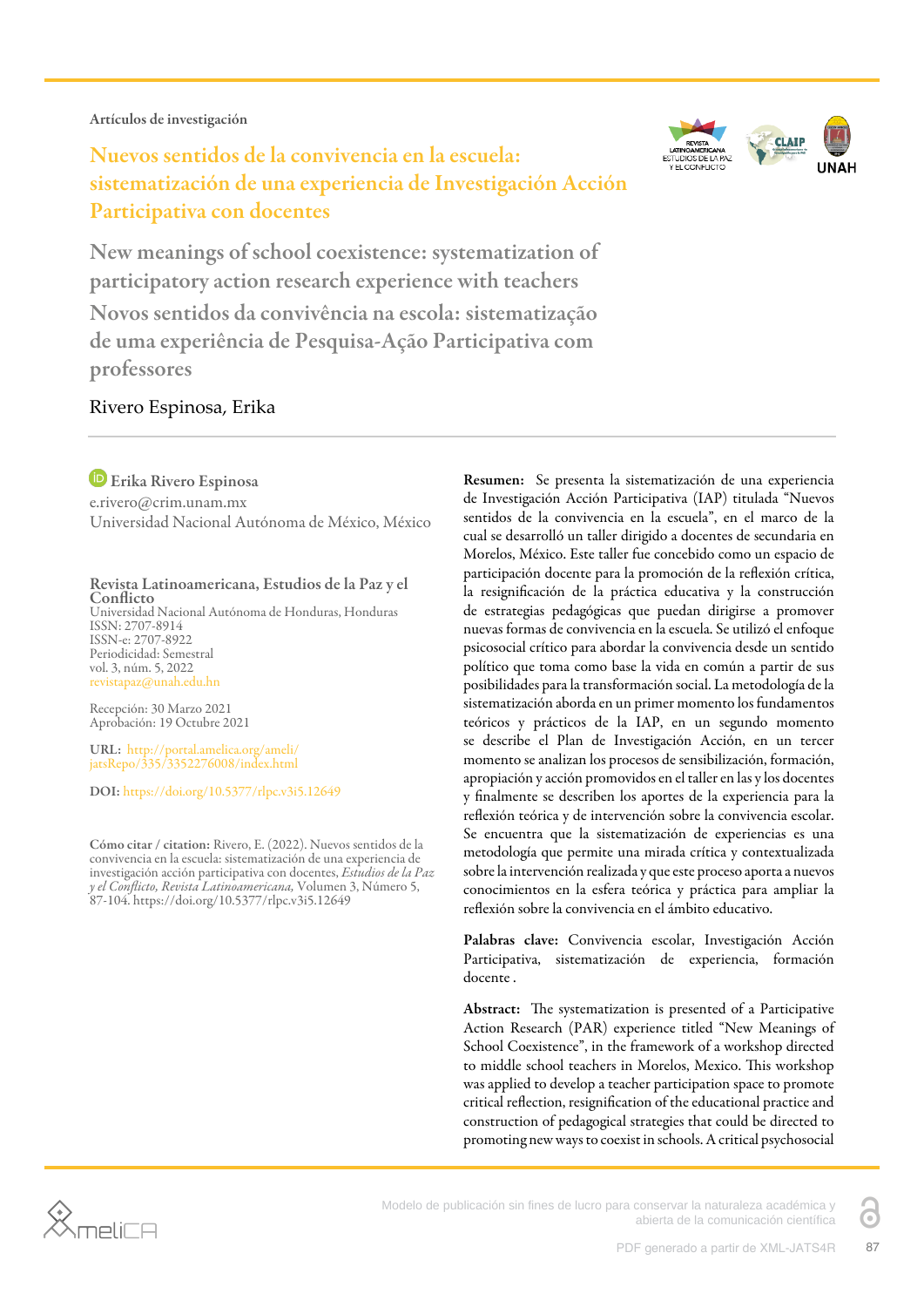focus was used to approach coexistence from a political sense based on life in common through their own possibilities for social transformation. At first, the systematization methodology approaches theoretical and practical fundamentals of the PAR, and next, it describes the Action Research Plan. After that, the processes of sensitization, training, appropriation and actions promoted by the PAR are analyzed in teachers, and lastly, contributions of the experience are described for theoretical reflection and intervention in school coexistence. It is seen that the systematization of experiences is a methodology that allows taking a critical and textualized look at the intervention accomplished and that this process contributes new knowledge to the theoretical and practical sphere to extend reflection on coexistence in the educational setting, mainly teacher training.

Keywords: School coexistence, Participatory Action Research, systematization of experience, teacher training.

Resumo: Apresenta-se a sistematização de uma experiência de Pesquisa-Ação Participativa (PAP) intitulada "Novos sentidos da convivência na escola", em cujo âmbito desenvolveu-se uma oficina dirigida a professores do ensino médio no estado de Morelos, México. Esta oficina foi concebida como um espaço de participação docente para a promoção da reflexão crítica, a ressignificação da prática educativa e a construção de estratégias pedagógicas que possam ser dirigidas à promoção de novas formas de convivência na escola. Utilizou-se o enfoque psicossocial crítico para abordar a convivência desde um sentido político que toma como base a vida em comum a partir das suas possibilidades para a transformação social. A metodologia da sistematização aborda num primeiro momento os fundamentos teóricos e práticos da PAP, num segundo momento descrevese o Plano de Intervenção Ação, num terceiro momento analisam-se os processos de sensibilização, formação, apropriação e ação promovidos pela PAP nos professores e finalmente são descritas as contribuições da experiência para a reflexão teórica e de intervenção sobre a convivência escolar. Verifica-se que a sistematização de experiências é uma metodologia que permite um olhar crítico e contextualizado sobre a intervenção realizada e que este processo contribui para novos conhecimentos na esfera teórica e prática para ampliar a reflexão sobre a convivência no âmbito educativo.

Palavras-chave: Convivência escolar, Pesquisa-Ação Participativa, Sistematização da experiência, Formação de profesores.

#### NOTAS DE AUTOR

Erika Rivero Espinosa: Psicóloga, Maestra en investigación educativa y Doctora en educación; actualmente se desempeña como Investigadora de Tiempo Completo en el Centro Regional de Investigaciones Multidisciplinarias (CRIM) de la Universidad Nacional Autónoma de México (UNAM). Se encuentra adscrita al Programa de Estudios sobre Equidad y Género del CRIM y es integrante del Laboratorio de felicidad y bienestar subjetivo de la misma institución. Las líneas de investigación sobre las que ha trabajado son la siguientes: convivencia escolar, violencia escolar, pedagogía de la convivencia, cultura del buen trato, formación docente y análisis de políticas educativas. Ha desarrollado diversos proyectos de intervención para la formación docente desde la perspectiva psicosocial.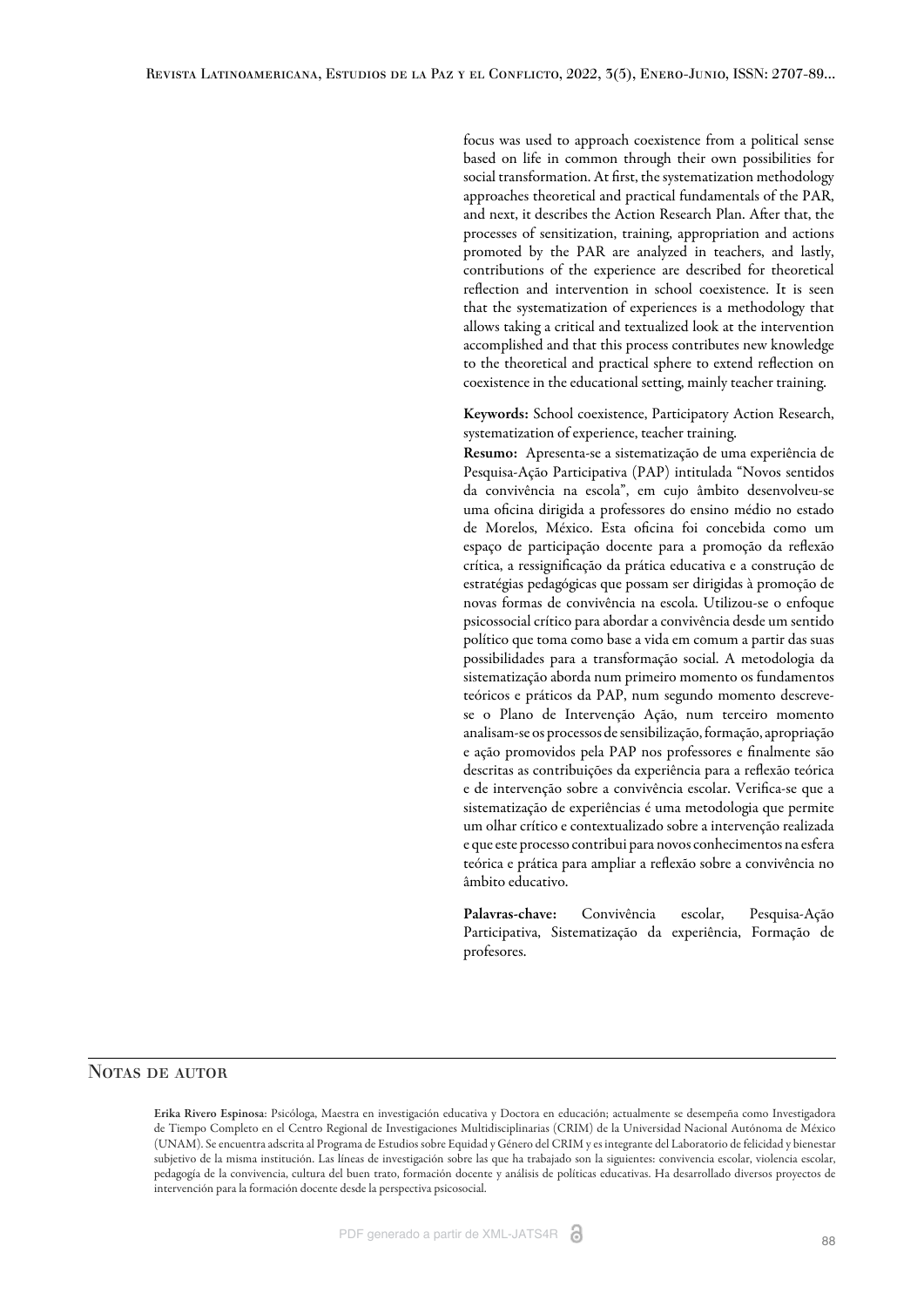#### Extended abstract

Speaking of coexistence in the school implies recognizing the relational character of learning and highlighting the need to recognize interaction as a main element of any formative process. From a critical psychosocial perspective, it is acknowledged to be possible and pertinent to work on interrelationships and develop them on a day-to-day basis toward desirable ways to relate, which implies recognizing coexistence because of its possibilities for social transformation. This leads us to consider it from a political sense that has life in common as its base [\(Rivero, 2020a](#page-17-0)) and allows reflecting on the quality of life [\(Arango, 2003\)](#page-16-0) wanted for day-to-day building with others. On the one hand, through processes we would have to develop, sustain or modify to achieve it, and on the other hand, through effects and possibilities that relationships have on social fabric.

In the school context, a challenge for coexistence would imply influencing pedagogical practices that are planned, managed and developed in daily life at school. In view of this, an important need for an approach is identified, which refers to training processes for education agents involving school coexistence and a priority to "strengthen the pedagogical and management capacities of agents participating in school life" [\(Fierro-](#page-16-1)[Evans, 2020, p.176\)](#page-16-1). This is a line scarcely addressed in Mexico that needs to be recognized, analyzed and documented in order to learn from different experiences and enrich them.

The objective of this article contributes to this line by presenting reflections and results of a Participatory Action Research (PAR) experience called "New meanings of coexistence at school", which was developed through a workshop with basic education teachers in Morelos, Mexico on two axes of reflection and action: the gender perspective and inclusive education.

The following were specific objectives of the workshop:

- Recover teachers' involvement, participation and autonomy as emancipating and transforming dimensions of coexistence.

- Promote a contextualized, situated and critical educational praxis in teachers through a transformative pedagogical vision.

- Reflect on coexistence from more critical and broader visions that allow recovering the constructive sense of coexistence towards new relationship models and common welfare projects.

- Mobilize teachers' personal elaborations and meanings, conceptions, attitudes and beliefs in their pedagogical practice along two main lines: gender perspective and an inclusive education perspective.

- Open reflective dialogue and collaborative learning among teachers by placing daily experiences at the center of the discussion.

The workshop was directed to 20 teachers from a public high school in Zacatepec, Morelos, Mexico. The teachers are representatives of the academies of Mathematics, Spanish, Art and Physical Education, 14 are women and 6 are men, 10 are from the morning shift and 10 from the afternoon shift. The workshop lasted 12 hours divided into 6 sessions of 2 hours each between the months of August and October 2019. In the workshop, coexistence is conceived from a broad and constructive point of view as an educational object in itself and from its possibilities for social transformation. The aim of systematization of the workshop is to offer a critical reflection on the experience in an intentional and rigorous way in order to recognize and value it from its social and educational relevance.

For systematization, the main author was [Jara \(2018\)](#page-17-1), who characterizes the systematization of experiences as an individual and collective reflection on a developed practice that requires orderly reconstruction of what happened to promote a critical look at the experience and produce new knowledge. Information from the workshop experience was compiled through a field diary developed in each session. Each session was videotaped with the permission of the participants, which made it possible to contrast and complement the field diary through the videos. In a complementary manner, exploratory interviews with teachers and members of the educational community were included, as well as participant observation. In the final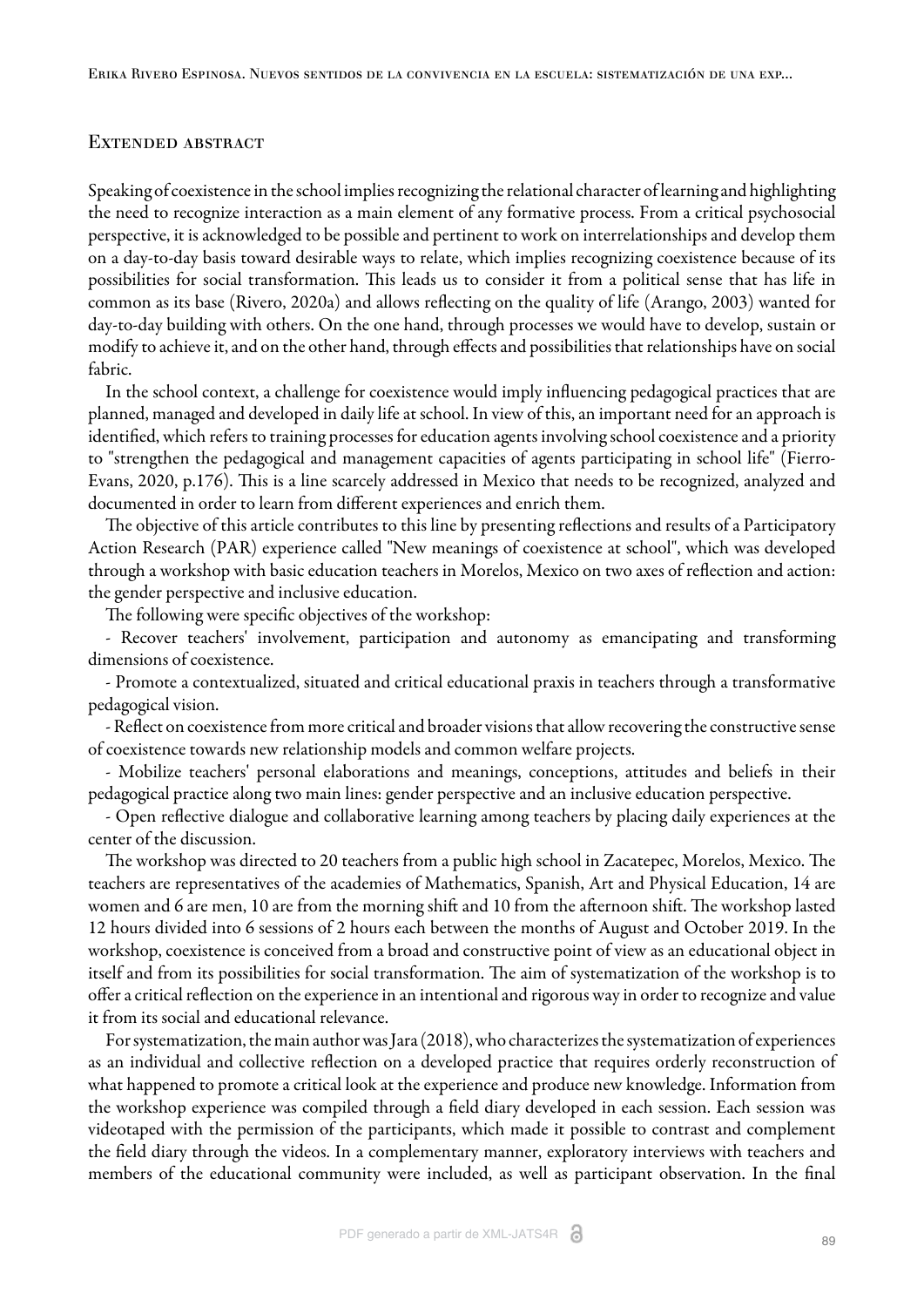session of the workshop, an open-ended questionnaire of self-evaluation of the workshop was applied. The information was analyzed and reflected upon by means of inductive-deductive interpretation of the following categories: sensitization, training, appropriation and action, which were conceived as key processes in the workshop.

It was found that the workshop experience had important repercussions for conceiving teachers as political subjects with the possibility of involvement over coexistence. The dialogic and participatory spaces among teachers opened paths to the development of a constituent subjectivity that, according to [Martínez \(2006\)](#page-17-2), goes beyond a purely technical rationality on teaching. This constituent subjectivity manifested itself through critical reflection on one's own pedagogical practice and on the beliefs, meanings and perceptions that shape it in such a way that critical reflection emerges when contrasting one's own experience with that of other people. Participation in collaborative learning spaces becomes the central axis to recover teachers' involvement, participation and autonomy as transforming dimensions of coexistence. This systematization exercise made it possible to identify contribution of the intervention in the promotion of critical reflection, re-signification of educational practice and construction of pedagogical strategies aimed at building new forms of coexistence in the school.

Coexistence in the workshop experience is a necessary space in which teachers' critical reflection takes place, where mobilization of knowledge is put into play and where it is possible to build collective knowledge. On the other hand, it is also the dynamic process intended to influence the school and classroom through work with teachers and resignification of their practice for new forms of social interrelation aimed at developing inclusive social bonding processes through social actions, practices and shared meanings.

#### 1. INTRODUCCIÓN

La convivencia como objeto de estudio y de intervención adquiere especial relevancia en el ámbito educativo para desarrollar formas de relación social incluyentes, participativas y democráticas; este reconocimiento es ineludible dado que según [Aguado \(2016\)](#page-16-2) la educación es decisiva para reducir la discriminación, tomar conciencia frente a estereotipos y prejuicios y favorecer la participación social. Un reto actual en torno a este reconocimiento destaca la necesidad de integrar estos objetivos de manera transversal e integrada a los procesos formativos relacionales y a las prácticas pedagógicas que se planean, gestionan y se desarrollan en la cotidianidad escolar. Abrir posibilidades de recuperar desde la educación principios de justicia social es primordial para que en la vida colectiva se tengan más opciones para enfrentar procesos de fragmentación social; no solo para atender y prevenir situaciones violentas sino también para promover "nuevas formas de relación a partir de múltiples posibilidades de construcción para la transformación social" [\(Rivero, 2020b,](#page-17-3) [p.2\)](#page-17-3).

El tema de convivencia escolar se considera emergente dentro de un campo polisémico de estudio ([Ascorra,](#page-16-3) [et al, 2018\)](#page-16-3) el cual se encuentra en proceso de clarificación, aunque con líneas temáticas de estudio y abordaje identificables [\(Fierro-Evans, 2020](#page-16-1)). Una línea importante es en la que se concibe a la convivencia como medio para alcanzar mejores resultados de aprendizaje y reducir la deserción escolar, esta concepción ha sido sostenida en Latinoamérica por organismos como el Banco Mundial ([Bruns y Luque, 2015](#page-16-4)) y la [Organización](#page-17-4) [Para la Cooperación y Desarrollo Económicos \(2010\),](#page-17-4) esta línea se reafirma a través de mecanismos de rendición de cuentas y se acota a resultados sobre logro académico a través de resultados de exámenes estandarizados Internacionales [\(Bruns y Luque, 2015](#page-16-4); [Rivero, 2020a;](#page-17-0) [Fierro-Evans y Tapia, 2013\)](#page-16-5).

Otra línea que se destaca y que predomina en Latinoamérica es la de atención y prevención de la violencia ([Hirmas y Carranza, 2009\).](#page-17-5) De manera específica en México; con un enfoque normativo prescriptivo ([Fierro-Evans y Tapia, 2013](#page-16-5)); en este contexto, se encuentra que la convivencia en el país ha sido un tema persistentemente subordinado a la violencia directa y que poco se ha abordado a partir de visiones más amplias que aborden líneas constructivas y críticas ([Rivero, 2020a](#page-17-0)). Sobre esta última[, Carbajal y Fierro-Evans](#page-16-6)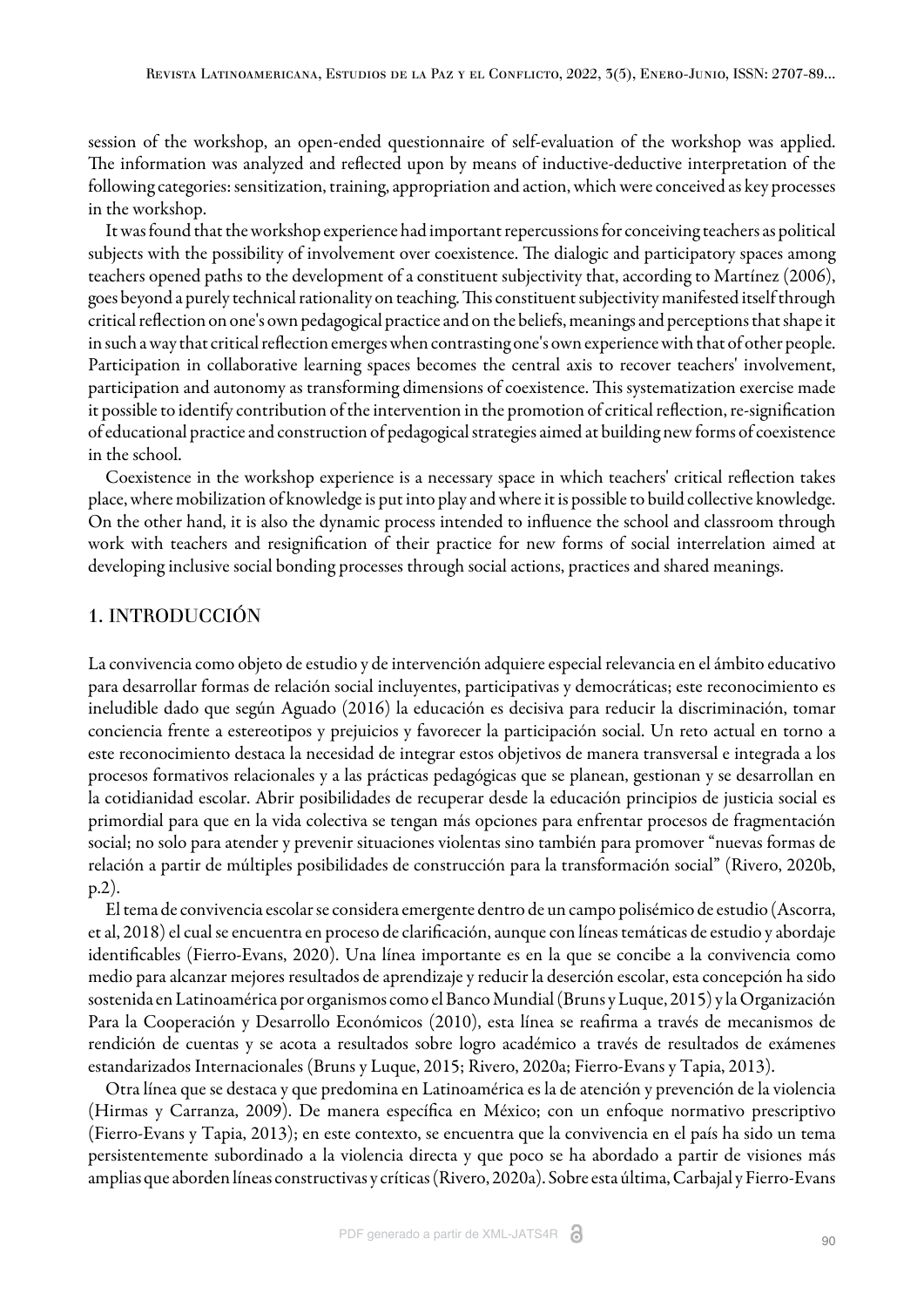[\(2021\)](#page-16-6) retoman a [Galtung \(1969\)](#page-16-7) para considerar las nociones de paz efímera y paz duradera en las escuelas y contrastar precisamente la visión desde la violencia con otra más constructiva; en la primera se mantiene una visión escolar reducida a la contención de actos de agresión y en la segunda se reconoce la necesidad de cuestionar la violencia estructural que se ejerce a través de la exclusión y la distribución inequitativa de poder; implica enfocarse en el trabajo sobre las creencias de los actores de la comunidad que justifican la violencia estructural y directa, lo que implica intervenciones profundas en el ámbito escolar que se dirijan a transformar prácticas. Al respecto, se identifica una necesidad de abordaje importante que se refiere a procesos de formación de agentes educativos para la convivencia escolar y que es prioritaria para "potenciar las capacidades pedagógicas y de gestión de los agentes que participan de la vida escolar" ([Fierro-Evans,](#page-16-1) [2020, p.176\).](#page-16-1) De acuerdo con la autora los procesos de formación docente en torno al tema de convivencia escolar han sido escasamente abordados en México y son necesarios de reconocer, analizar y documentar para aprender de las distintas experiencias y enriquecerlas. En este sentido y hacia la paz duradera se requiere apostar por prácticas pedagógicas creativas con "potencialidad crítica y de recuperación teórico-metodológica al resignificarse en espacios donde se produce el diálogo intersubjetivo" [\(Pérez-Luna, Sánchez y Alfonzo,](#page-17-6) [2009, pp. 425-426\)](#page-17-6). En el presente estudio se contribuye a dicha línea de análisis en la que se concibe al docente como:

Un ente crítico, que desarrolla el proceso de toma de conciencia en la comunidad, si la incorpora a la actividad de indagación y descubrimiento de sus propios problemas y a la lucha en la búsqueda de las soluciones. Se trata de ubicar al docente como investigador que revaloriza la necesidad de asumir el contexto aula comunidad como centro de estudio y reflexión de saberes. ([Pérez-Luna, Sánchez y Alfonzo, 2009, p.429\)](#page-17-6).

En este contexto partimos de una experiencia de Investigación Acción Participativa (IAP) para promover estos espacios de producción de diálogo intersubjetivo con y entre docentes de educación básica en Morelos, México en el marco de un taller denominado "Nuevos sentidos de la convivencia en la escuela". En el presente artículo se tiene como objetivo presentar resultados de su sistematización con el propósito de ofrecer una reflexión crítica sobre la experiencia de manera intencionada y rigurosa para reconocerla y valorarla desde su relevancia social y educativa. El taller parte de las metodologías participativas como uno de los fundamentos clave de la perspectiva de IAP; éstas apuntan a la "puesta en práctica del saber y al cambio social desde las realidades de los sujetos y a generar las condiciones para que surjan los saberes desde la vida cotidiana de los sujetos relacionales e interconectados" [\(Álava y Orellana, 2014, p.8\)](#page-16-8). La sistematización desde este punto de vista permite la comprensión crítica de las transformaciones y saberes generados por la práctica, promueve el fortalecimiento de ésta mediante la re-apropiación de la experiencia y los sentidos que la orientan y posibilitan y aporta a la reflexividad y transformación social al identificar aprendizajes y nuevos desafíos que orientan la praxis desde un posicionamiento crítico [\(Torres, 2019\)](#page-17-7).

Para lograr nuestro propósito se proponen los siguientes objetivos específicos que dan contenido al presente artículo.

- 1. Distinguir los fundamentos teóricos y prácticos de la IAP desarrollada en el marco del Taller.
- 2. Describir el Plan de Investigación Acción co-construido con el grupo de docentes.
- 3. Analizar la experiencia a través de tres ejes: sensibilización, formación, apropiación y acción.
- 4. Dar cuenta de los aportes de la experiencia para contribuir a la reflexión teórica y de intervención sobre la convivencia escolar.

#### 2. METODOLOGÍA

La sistematización de experiencias es un proceso de documentación, organización, análisis e interpretación de una experiencia formativa. Implica, según [Jara \(2018\)](#page-17-1), la reflexión individual y colectiva en torno a una práctica desarrollada que requiere una reconstrucción ordenada de lo ocurrido para promover una mirada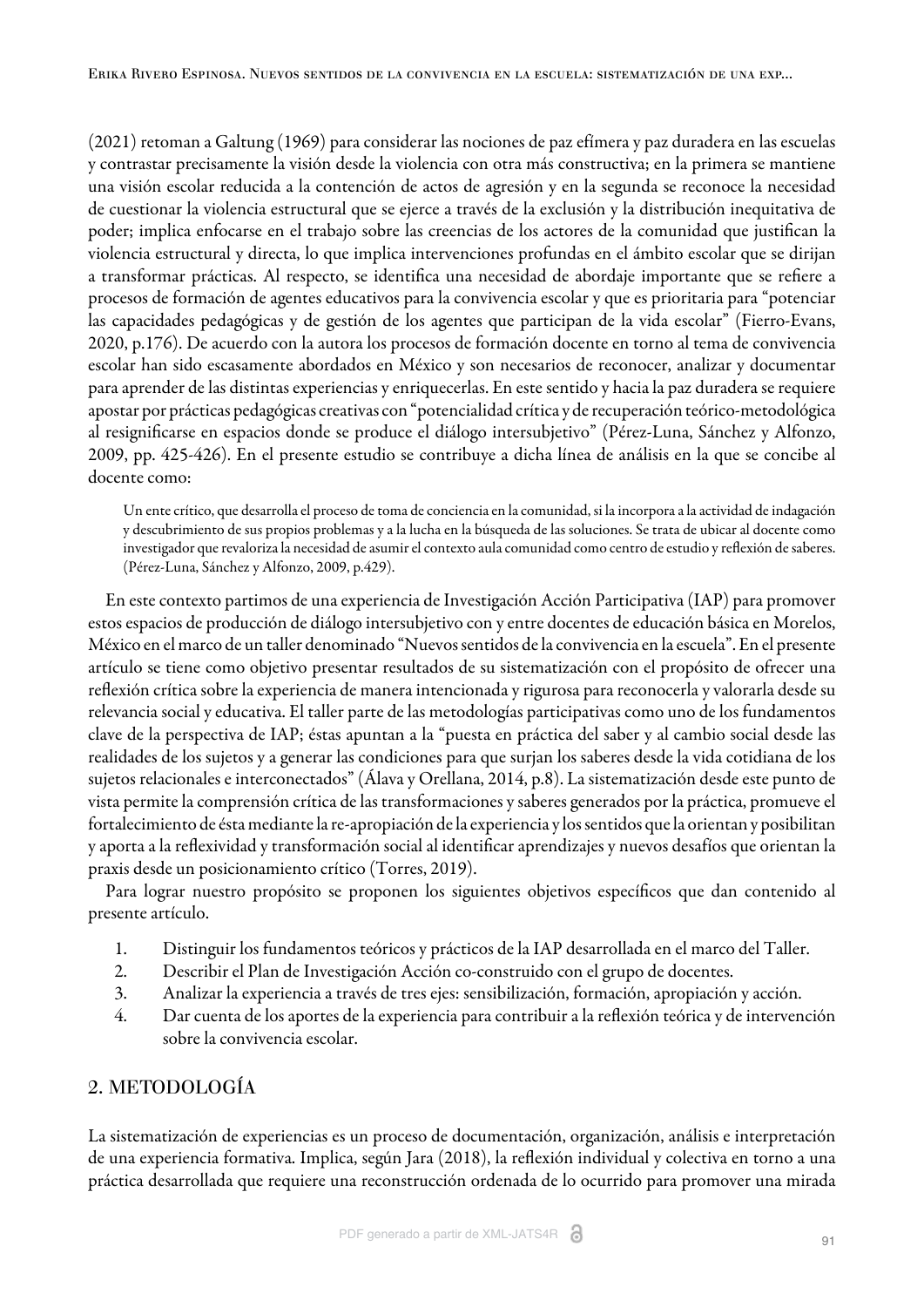crítica sobre la experiencia y producir nuevos conocimientos. Algunas de sus características principales, de acuerdo con el autor, son las siguientes:

- La sistematización de experiencias va más allá de ordenamiento y clasificación de distintos tipos de datos; implica más bien un esfuerzo complejo de problematización y de reflexión crítica de los procesos a partir de una noción interpretativa y no en torno a una noción utilitaria, descriptiva y de registro o documentación.
- Aborda la lógica y el sentido de lo vivido, los diversos factores que intervinieron y sus relaciones; esto implica reconocer las tensiones y las continuidades de la experiencia.
- En un proceso de investigación implica una apropiación del sentido de la persona que investiga la cual se realiza de forma consciente, planeada, rigurosa e intencionada a través de un giro reflexivo e interpretativo de mayores alcances y perspectivas.
- Se inserta en un marco epistemológico dialéctico, interpretativo, crítico e histórico.
- Produce conocimientos y aprendizajes significativos que posibilitan apropiarse críticamente de las experiencias, comprenderlas teóricamente y orientarlas con una perspectiva transformadora.

## 2.1 Población

De acuerdo con [Jara \(2018\),](#page-17-1) para la realización de una sistematización es necesario delimitar el objeto a sistematizar. Esto implica "delimitar el campo de la experiencia en torno al que vamos a realizar el ejercicio sistematizador. Consiste, entonces, en escoger la experiencia concreta a sistematizar, claramente ubicada en los límites del espacio y del tiempo" En este caso la experiencia que se sistematiza es el taller "Nuevos sentidos de la convivencia en la escuela"; éste fue dirigido a 20 docentes de una secundaria púbica de Zacatepec, Morelos México. Los docentes son representantes de las academias de Matemáticas, Español, Arte y Educación física,14 son mujeres y 6 hombres, 10 son del turno matutino y 10 del vespertino. El taller tuvo una duración de 12 horas divididas en 6 sesiones de 2 horas cada una entre los meses de agosto y octubre de 2019. Si bien el taller es parte de una experiencia de IAP más amplia cabe aclarar que es la sistematización del éste lo que se presenta en el artículo.

## 2.2 Instrumentos y técnicas de recopilación de información

La información del taller se recopiló a través de un diario de campo que se desarrolló en cada una de las sesiones, cada sesión fue videograbada con el permiso de las personas participantes lo que permitió a través de los videos contrastar y complementar el diario de campo. De manera complementaria, se incluyeron entrevistas exploratorias con docentes y personas de la comunidad educativa, así como observación participante en sus Conejos Técnicos Escolares<sup>[1](#page-17-8)</sup>.

Instrumento de autovaloración del taller: El instrumento utilizado en la sesión final del taller fue un cuestionario de autovaloración docente sobre el taller que constó de 10 preguntas abiertas sobre las siguientes categorías: sensibilización, formación, apropiación y acción. La aplicación del cuestionario tuvo una duración aproximada de 60 minutos.

## 2.3 Procesamiento de los datos

A continuación, se describen las categorías que se recuperaron en el instrumento de autovaloración docente sobre el taller y posteriormente se describe su procesamiento.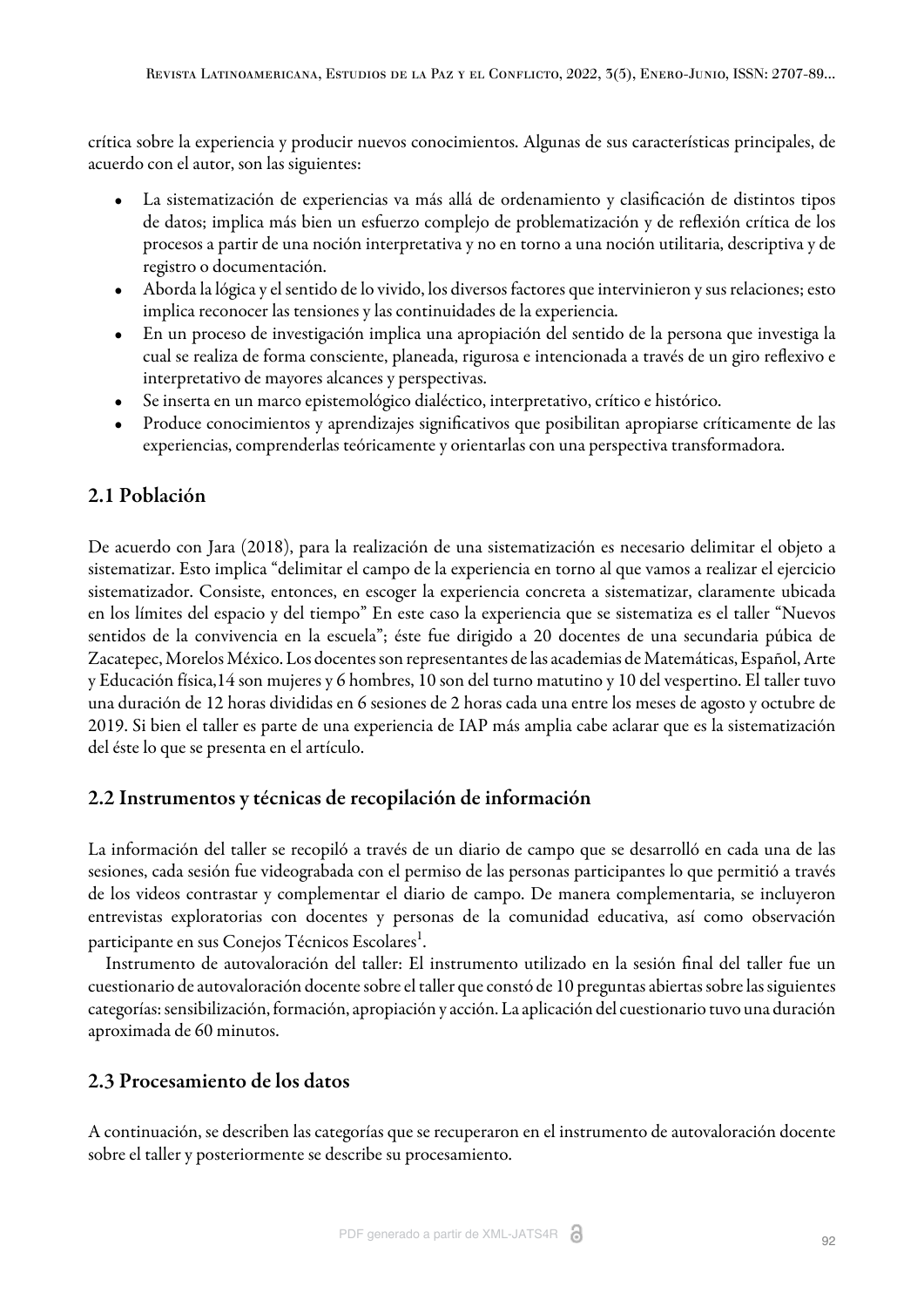- Sensibilización. Según [Piñones \(2012\)](#page-17-9) se considera un proceso educativo y de aprendizaje que incide en "las creencias y experiencias personales, en las creencias y prejuicios de la sociedad, en la información basada en conceptos y datos y en la práctica y aplicación del conocimiento en situaciones concretas" (p.155). A través de este proceso según la autora se propicia la revisión de conductas y comportamientos individuales y colectivos para reconocer prácticas que se desean transformar. En este proceso se integran los siguientes subprocesos: autorreflexión y aprendizaje colaborativo; ambos son indispensables para la sensibilización desde nuestro punto de vista ya que reconocen la reflexión sobre la experiencia propia y la construcción de ésta en diálogo crítico con otros y otras docentes que participan en el taller.
- Formación. Este proceso implica la apropiación de temas centrales de la perspectiva de género y de educación inclusiva en éste se reconoce la propia reflexión, la experiencia personal y las posibilidades de poner en práctica los temas no como conceptos vacíos de significado sino contextualizados en prácticas cotidianas. Implica también el aprendizaje colaborativo que se construye en la reflexión sobre la práctica con otras personas.
- Apropiación y acción. Estos procesos implican la resolución concreta del trabajo personal y colectivo que se moviliza a través de la sensibilización y la formación y las posibilidades de desarrollar nuevas prácticas pedagógicas dirigidas conscientemente a construir y promover nuevas formas de convivencia para la transformación social en la escuela y el aula. Implica resignificar la práctica cotidiana hacia la praxis critica, reflexiva y transformadora.

El procesamiento de los datos se realizó mediante un análisis inductivo-deductivo a partir del enfoque de análisis de contenido [\(Andréu, 2002](#page-16-9)), se tomaron como base las categorías previamente descritas y se realizaron las siguientes actividades: determinación de las unidades de análisis, elección de unidades de registro y desarrollo de la codificación.

Determinación de las unidades de análisis: se retomaron cada uno de los cuestionarios abiertos individuales de autovaloración que los docentes contestaron de manera escrita sobre el taller.

Elección de unidades de registro: las unidades de registro fueron los elementos discursivos textuales de las respuestas más representativas en cada categoría.

<span id="page-6-0"></span>Desarrollo de la codificación. Se identificaron con apoyo de la teoría elementos clave de cada categoría como se puede observar en la [tabla 1.](#page-6-0)

| Exementos clave de coumeación por eategorías |                                                            |  |  |
|----------------------------------------------|------------------------------------------------------------|--|--|
| <b>CATEGORÍA</b>                             | <b>ELEMENTOS CLAVE</b>                                     |  |  |
| Sensibilización                              | -Reflexión sobre la propia práctica.                       |  |  |
|                                              | -Reflexión sobre la vida cotidiana y experiencia personal. |  |  |
|                                              | -Reconocimiento de la práctica de otras y otros docentes.  |  |  |
| Formación                                    | -Apropiación de temas centrales.                           |  |  |
|                                              | -Aprendizaje colaborativo.                                 |  |  |
| Apropiación y control                        | -Construcción y reconstrucción de estrategias pedagógicas. |  |  |
|                                              |                                                            |  |  |

TABLA 1. Elementos clave de codificación por categorías

Elaboración propia

## 2.4 Análisis y reflexión sobre la experiencia

Para llevar a cabo la sistematización de la experiencia fue necesario considerar los objetivos específicos del presente artículo a modo de etapas que permitieran la reflexión y el análisis de manera ordenada. A continuación, se describe cada uno de éstos junto con los elementos considerados para cada uno: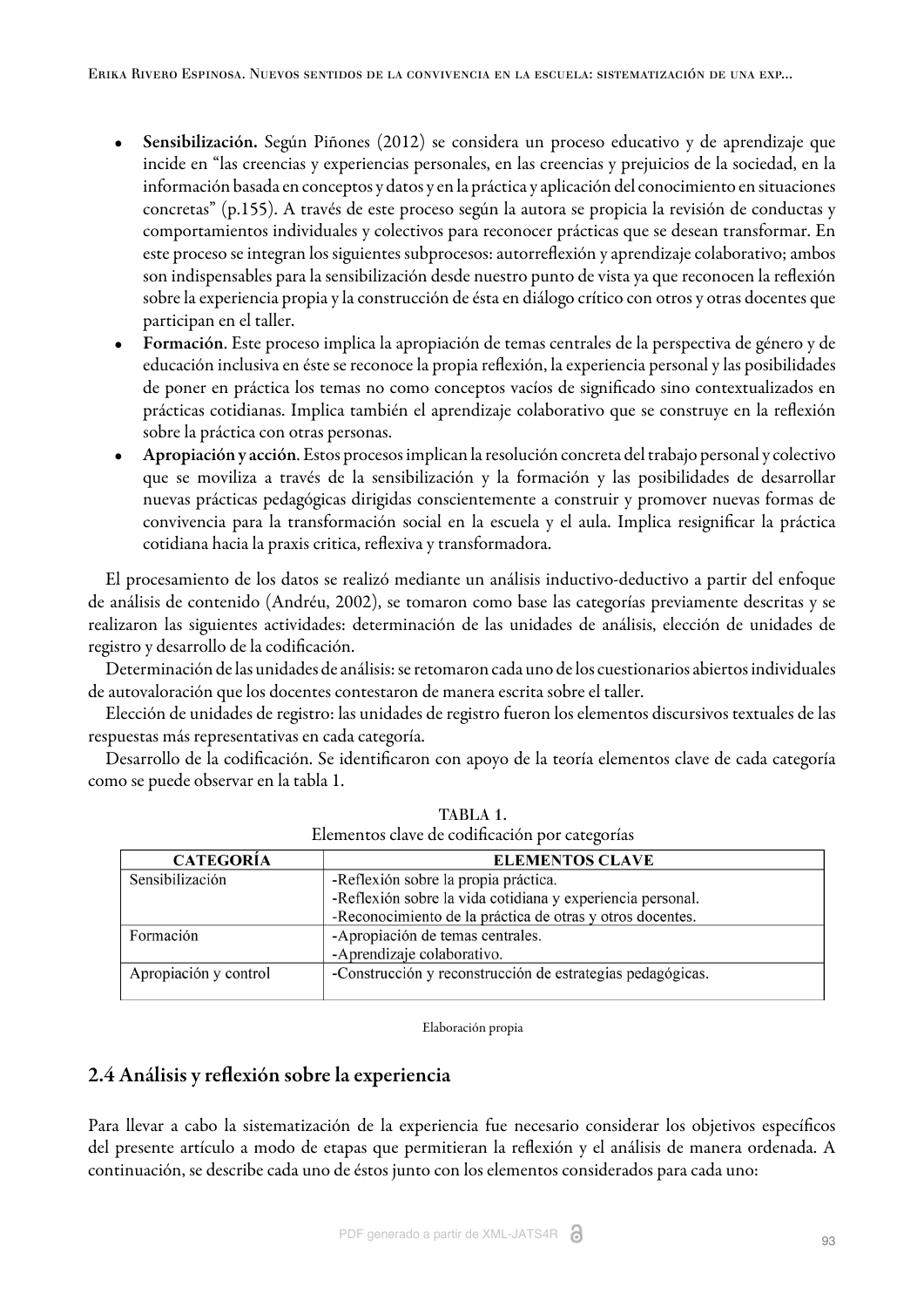- 1. Distinguir los fundamentos teóricos y prácticos que sirvieron como fundamento del taller. Este objetivo incluye describir la concepción que se tiene de convivencia escolar, los elementos de intervención, los elementos centrales del enfoque psicosocial crítico y de la estrategia específica utilizada en este caso: la IAP.
- 2. Describir el Plan de Investigación Acción desarrollado con el grupo de docentes. Este objetivo implica la identificación y descripción de los ejes de análisis de la convivencia, los procesos de intervención y los giros de la espiral de ciclos de la IAP. También implica la descripción de las principales técnicas y estrategias utilizadas.
- 3. Analizar la experiencia a través de los siguientes procesos: sensibilización, formación, apropiación y acción. Este análisis se realiza en términos de la valoración que hicieron los docentes sobre el taller.
- 4. Dar cuenta de los aportes de la experiencia para contribuir a la reflexión teórica y de intervención sobre la convivencia escolar. Este objetivo implica considerar los aportes del taller sobre ésta en el contexto educativo y las implicaciones del uso de la sistematización de experiencias como metodología de análisis y reflexión.

## 3. FUNDAMENTOS TEÓRICOS Y PRÁCTICOS DEL TALLER NUEVOS SENTIDOS DE LA CONVIVENCIA.

Para el taller se utilizó el enfoque psicosocial crítico como una perspectiva de reflexión y abordaje práctico, y se recurrió a los fundamentos y principios participativos de la Investigación Acción Participativa (IAP) para el diseño del Taller. El propósito general de la intervención fue: desarrollar un espacio de participación docente para la promoción de la reflexión crítica, la resignificación de la práctica educativa y la construcción o reconstrucción de estrategias pedagógicas que puedan dirigirse a promover nuevas formas de convivencia en la escuela.

## 3.1 Fundamentos teóricos

La convivencia se entiende como un proceso de interrelación social dinámico en el que intervienen acciones y prácticas entre personas diversas. La interacción se realiza a través de una gran diversidad de mediaciones complejas comunicativas, afectivas y de vinculación, las cuales se manifiestan en expresiones relacionales que van cargadas de significados personales y colectivos. En el caso de la escuela hablar de convivencia implica reconocer el carácter relacional del aprendizaje y destacar la necesidad de reconocer la interacción como elemento central de cualquier proceso formativo. Desde una perspectiva psicosocial crítica se reconoce que es posible y pertinente trabajar sobre las interrelaciones y desarrollarlas día a día hacia formas deseables de relación lo que implica reconocer la convivencia a partir de sus posibilidades para la transformación social. Esto nos lleva a considerarla desde un sentido político que tiene como base la vida en común ([Rivero, 2020b](#page-17-3)) y que permite reflexionar sobre la calidad de la vida [\(Arango, 2003\)](#page-16-0) que se quiere construir día a día con otros/ as; por un lado, a través de los procesos que tendríamos que desarrollar, sostener o modificar para lograrlo. Por otro lado, a través de los efectos y posibilidades que las relaciones tienen sobre el tejido social.

Desde una perspectiva psicosocial crítica, segú[n Ramírez-Ramírez y Martínez-Chaparro \(2015\),](#page-17-10) los elementos de intervención clave son: la interacción grupal y comunitaria y el ámbito de las relaciones interpersonales. En la primera, se reconoce la importancia del fomento del capital social, en la construcción de lo político, lo público y el desarrollo de competencias ciudadanas. Por otro lado, en el ámbito de las relaciones interpersonales se considera que la "interacción social tiene un papel preponderante en la configuración de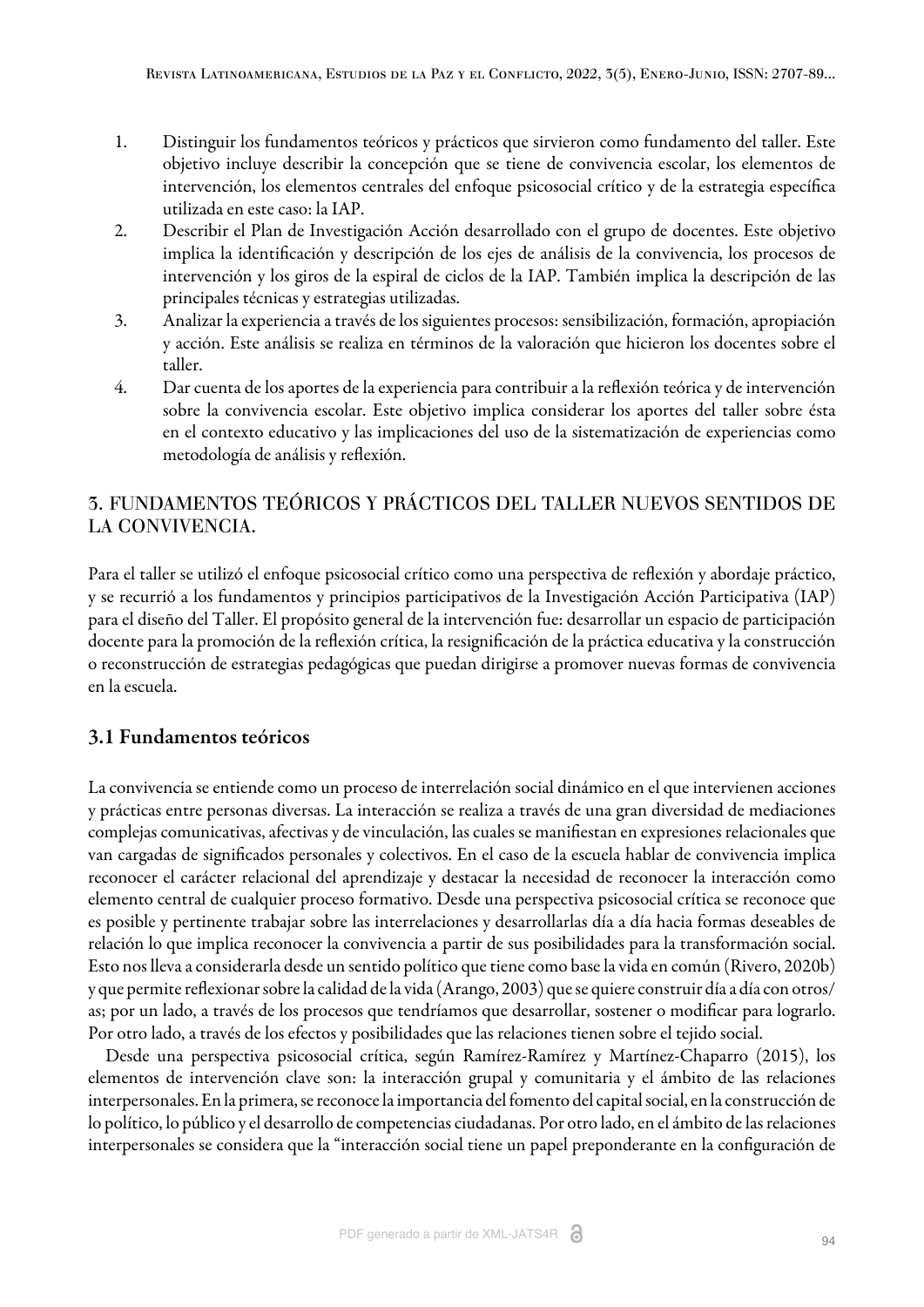condiciones de desarrollo humano, bienestar psicológico, subjetivo y social" [\(Ramírez-Ramírez y Martínez-](#page-17-10)[Chaparro, 2015, p.12\)](#page-17-10).

Desde la perspectiva psicosocial toma especial relevancia la comunidad como:

Un espacio simbólico y físico con significación para quienes lo habitan, donde se interrelacionan sujetos de manera informal y se evidencian construcciones de sentido, subjetividades, relaciones sociales y micropoderes. Esta perspectiva le da plena importancia al sujeto y a su contexto social y ecológico, pues este le da forma (y viceversa). Sin embargo, también se comprende que el sujeto construye en ese contexto identidades, autonomía y singularidad. ([Moreno y Bohórquez p.69](#page-17-11)).

La convivencia desde este punto de vista debe construirse y analizarse desde la propia experiencia de los sujetos; según [Ramírez-Ramírez y Martínez-Chaparro \(2015\)](#page-17-10) a través del trabajo con los significados personales, las concepciones, creencias, actitudes y percepciones que se posicionan entre grupos o en la cultura considerando también la memoria histórica y los distintos entornos relacionales. De acuerdo con las autoras, la intervención desde la perspectiva psicosocial se concentraría en dos vías: favorecer la elaboración de las experiencias (dotarlas de sentido y potenciar los recursos individuales, familiares, colectivos y de organización), y, por otro lado: "enfocarse en la capacidad para agenciar recursos y generar propuestas de participación, organización y búsqueda de alternativas" (p.32).

En este contexto los objetivos específicos del taller fueron los siguientes:

- 1. Recuperar de las y los docentes su agencia, participación y autonomía como dimensiones emancipadoras y transformadoras sobre la convivencia.
- 2. Promover en docentes una praxis educativa contextualizada, situada y crítica a través de una visión pedagógica transformadora.
- 3. Reflexionar sobre la convivencia desde visiones más críticas y amplias que permitan recuperar el sentido constructivo de la convivencia hacia nuevos modelos de relación y proyectos comunes de bienestar.
- 4. Movilizar en las y los docentes elaboraciones y significados personales, concepciones, actitudes y creencias en su práctica pedagógica sobre dos grandes líneas: perspectiva de género y perspectiva de educación inclusiva.
- 5. Abrir el dialogo reflexivo y el aprendizaje colaborativo entre docentes colocando la experiencia cotidiana en el centro de la discusión.

El taller se fundamentó sobre dos grandes líneas de análisis y de reflexión: la perspectiva de género y la de educación inclusiva. A continuación, se describe la importancia de cada una en el fomento de nuevas formas de convivencia.

• Perspectiva de género: La perspectiva de género tiene la ventaja de poder destacar el papel constructivo de la interacción social en el desarrollo de las identidades como un elemento clave de comprensión y acción sobre el género y sobre todas sus expresiones. En este sentido, la mirada crítica de género es una de las tareas pendientes en las personas de la comunidad educativa ya que para entender, replantear y reconstruir interacciones en condiciones de reconocimiento y redistribución es necesario que los y las docentes puedan desarrollar prácticas pedagógicas que promuevan la reflexión crítica sobre evocaciones de género estereotipadas e individuales que permean, se reproducen y se legitiman en las relaciones cotidianas, no solo porque éstas dañan el tejido de las relaciones sino también porque al hacerlo "permite educar en la diversidad y en la complejidad" ([Maceira, 2006 p. 128](#page-17-12)).

La perspectiva de género representa una mirada que permite "visibilizar y valorar las voces subalternas de mujeres y hombres en pro de la igualdad, generar espacios para la transformación cultural, ubicar la educación como clave en estos procesos y abrir camino hacia una ciudadanía basada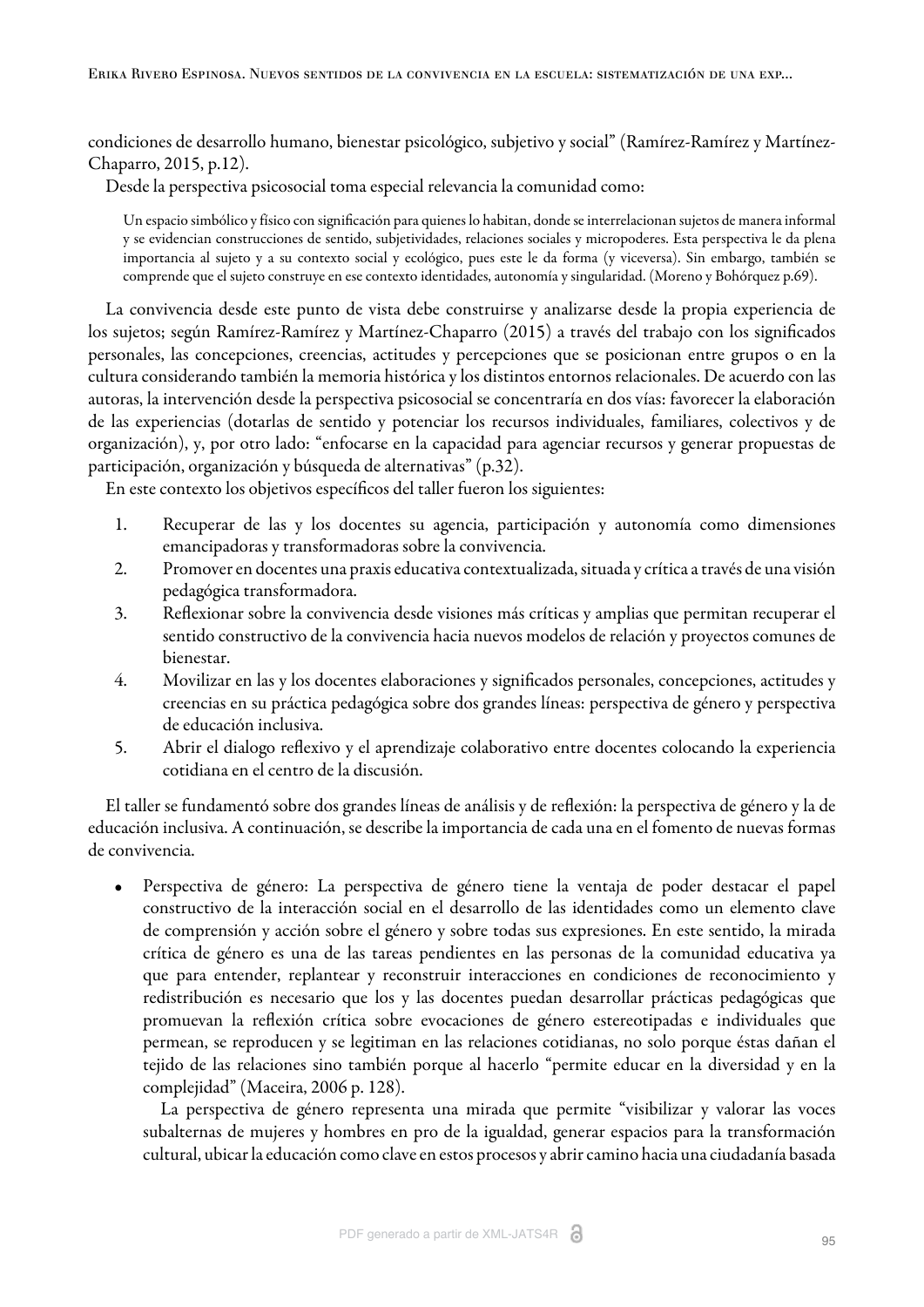en la justicia social" [\(Martínez, 2016, p.139](#page-17-13)). Según la autora; la educación desde este sentido se plantea como una disciplina integral y orientada hacia la participación activa de las poblaciones.

• Perspectiva de educación inclusiva: la perspectiva de inclusión aborda la interculturalidad y la multiculturalidad, para [Zubieta, Sosa y Beramendi \(2011](#page-17-14) citado en [Coronado-Peña, J., Estrada-](#page-16-10)[Mosquera, Á. y Torres-Mosquera, L. 2021\)](#page-16-10), la multiculturalidad "no se puede comprender como una simple actuación para facilitar la inserción social de personas con otra procedencia cultural, sino como la aceptación de realidades plurales que enriquezcan la convivencia" (p.342). Este enriquecimiento requiere el intercambio de experiencias para la comprensión de las singularidades de cada persona en coexistencia teniendo como base la diversidad [\(Coronado-Peña, Estrada-Mosquera, y Torres-](#page-16-10)[Mosquera, 2021](#page-16-10)). En este contexto, la inclusión de manera amplia se constituye como un conjunto de recursos para estructurar las relaciones interculturales, su integración e interacción.

La educación inclusiva tiene como base el enfoque de derechos humanos que busca una educación para todas las personas, "en virtud de la condición de persona con derechos, en igualdad de condiciones, sin distingos de edad, sexo, capacidades, nacionalidad, condición social, procedencia y otros" [\(Castillo-Briseño, 2015](#page-16-11)) esto propicia las bases para una educación con equidad y justicia social. A partir de esta mirada se subraya la importancia de desarrollar procesos educativos que persigan la sensibilización y contribuyan a la percepción de la pluralidad cultural como una gran oportunidad de enriquecimiento y aprendizaje no solo para prevenir la intolerancia y la discriminación sino para recuperar el sentido de la "diversidad como la materia misma de la que están hechas las interacciones educativas" ([Aguado, 2011](#page-16-12)).

#### *3.2 Fundamentos prácticos de intervención*

A continuación, se describen los fundamentos prácticos del taller desde la perspectiva de la Investigación Acción Participativa

La IAP y su carácter dialógico.

El fundamento dialógico de la IAP encuentra sus bases en el socio construccionismo; a través de éste se posibilita comprender los procesos psicosociales, y en ellos las construcciones que al respecto del grupo, la acción colectiva y sus formas de identidad emergen en la interacción social dadas por las elaboraciones lingüísticas compartidas. Desde allí el trabajo sobre lo psicosocial se ancla en los sentidos socialmente compartidos, construidos y reconstruidos a través del lenguaje [\(Ramírez-](#page-17-10)[Ramírez y Martínez-Chaparro, 2015\)](#page-17-10). Esta postura siguiendo a las autoras implica posicionar contenidos diferentes para el análisis de los discursos existentes e introducir con distintas estrategias y herramientas elementos significativos para que las personas y los grupos logren un objetivo común. En este contexto el discurso se vuelve el núcleo de análisis y de acción en el que las narrativas derivadas de la reflexión sobre la propia vida y las prácticas cotidianas lleva al desarrollo de conciencia crítica de los participantes.

El diálogo es el principal proceso de comunicación a través del cual se crean, se definen y resuelven las estrategias del proceso de investigación. De acuerdo con [Campo \(2004](#page-16-13)) "es a partir del desarrollo de habilidades para el diálogo, de la reciprocidad y la creación de espacios de comunicación como se implementa el proceso de investigación" (p.30). A partir de estos espacios de comunicación se construyen espacios de socialización, participación y organización comunitaria.

• La IAP y su carácter comunitario.

La IAP tiene como principal sustento la aportación comunitaria, lo que implica según [Chávez](#page-16-14) [y Daza \(2003\)](#page-16-14) "enlazar la subjetividad de la comunidad con la mirada de la persona que realiza la investigación; su principal característica puede ubicarse en el sentido e interrelación que tiene la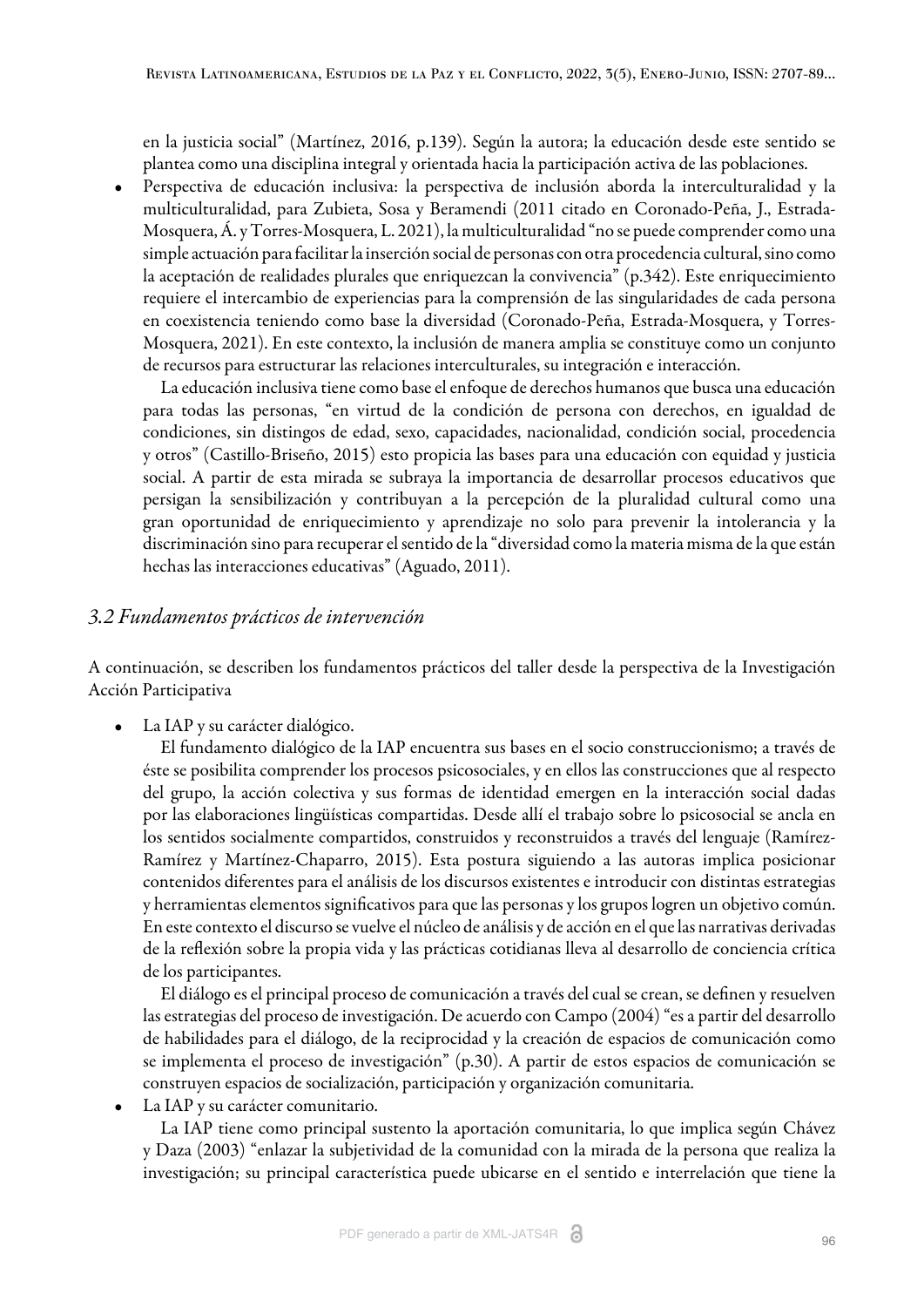acción y la participación durante la investigación" p. (122). La teoría desde esta visión se construye en colectivo y será resultado del trabajo grupal y se justificará y orientará a través de métodos científicos. La IAP provee un contexto y un proceso de investigación distinto en el que se involucra la persona que investiga en la comunidad en donde las y los actores de la comunidad se perciben como agentes de cambio.

En el caso de docentes y desde la perspectiva psicosocial critica consideramos de vital importancia su propia experiencia e interpretación sobre la cotidianidad escolar especialmente sobre su práctica pedagógica pues en el sentido crítico; la práctica docente es reflejo y no puede ser separada de su dimensión reflexiva [\(Bazán y Gonzáles, 2007\);](#page-16-15) en este sentido los espacios colaborativos se vuelven un medio hacia la praxis pedagógica. Según [Piñones \(2012\)](#page-17-9) la praxis pedagógica implica la integración de la reflexión, el análisis, la creatividad y la acción para la práctica pedagógica transformadora.

En concordancia con lo anterior, la experiencia se convierte en el elemento nuclear de posibilidad de agencia. Ésta es entendida como un entramado complejo de factores objetivos y subjetivos que se dinamizan a partir de múltiples dimensiones y direcciones que se intercambian y desarrollan en "una dinámica histórica de vinculaciones y movimientos que nunca concluye" [\(Jara, 2018, p.54\)](#page-17-1). Siguiendo a los autores la experiencia implica una vinculación física, emocional e intelectual con el conjunto de elementos del entramado en el que se dan las relaciones. Las experiencias son: "lugares vivos de creación y producción de saberes" (p.54). De esta manera, el intercambio experiencial que se da en la convivencia entre docentes se convierte en el escenario de la reflexión, y al mismo tiempo de acción en su escuela mediante su práctica pedagógica resignificada.

La educación desde una perspectiva comunitaria se concibe desde la posibilidad de constituir procesos que favorecen a toda la comunidad a partir de la atención de sus individuos y el despliegue de sus capacidades para el beneficio social [\(Ramírez, 2017\)](#page-17-15). Siguiendo a la autora; la comunidad se convierte en el ámbito que posibilita la mejora de las formas de vida de los sujetos, en este sentido "los procesos educativos no son prácticas aisladas de los acontecimientos sociales, sino que se concretan en acciones enmarcadas en la vida diaria de la sociedad" (p.84).

• Proceso de la IAP y el Plan de Investigación Acción.

Para el Plan de Investigación Acción se retomó la propuesta pedagógica de [Piñones \(2012\)](#page-17-9) basada en los procesos formativos del Programa Universitario de Estudios de Género (PUEG) de la Universidad Nacional Autónoma de México (UNAM). Esta propuesta pedagógica se integra en un modelo con el que se ha promovido la perspectiva de género en diversas instituciones. Para la intervención se retoman los giros de espiral y sus procesos y se adecuan al tema de convivencia escolar. El proceso de IAP según Piñones se realiza a través de giros los cuales se caracterizan por ser flexibles, dinámicos e integrales. Son flexibles dado que las actividades, dinámicas, las secuencias son cambiantes dependiendo del grupo al que se aplique, estas modificaciones se realizan de acuerdo con las problemáticas y las necesidades de las distintas comunidades.

Los giros son dinámicos ya que un contenido puede ser abordado a través de distintos ángulos y permite el movimiento y la conjugación de saberes y experiencias entre los participantes. Son integrales ya que buscan tanto la adquisición de conocimientos como "el desarrollo de habilidades de manejo, conducción grupal, gestoría, comunicación e investigación, y revisión de actitudes y conductas, es decir, "correlaciona la teoría con la práctica en todo momento" ([Piñones, 2012, p.151](#page-17-9)). Un elemento importante de la espiral de ciclos se refiere a los "bucles de la espiral que discurren una y otra vez entre la identificación de necesidades, la construcción de conocimientos, actitudes y habilidades, y el desarrollo de actividades para su aplicación en la experiencia directa" [\(Piñones, 2012,](#page-17-9) [p.151](#page-17-9)). A través de cada uno de los bucles se incide en las prácticas, las actitudes y los conocimientos mediante el aprendizaje colaborativo.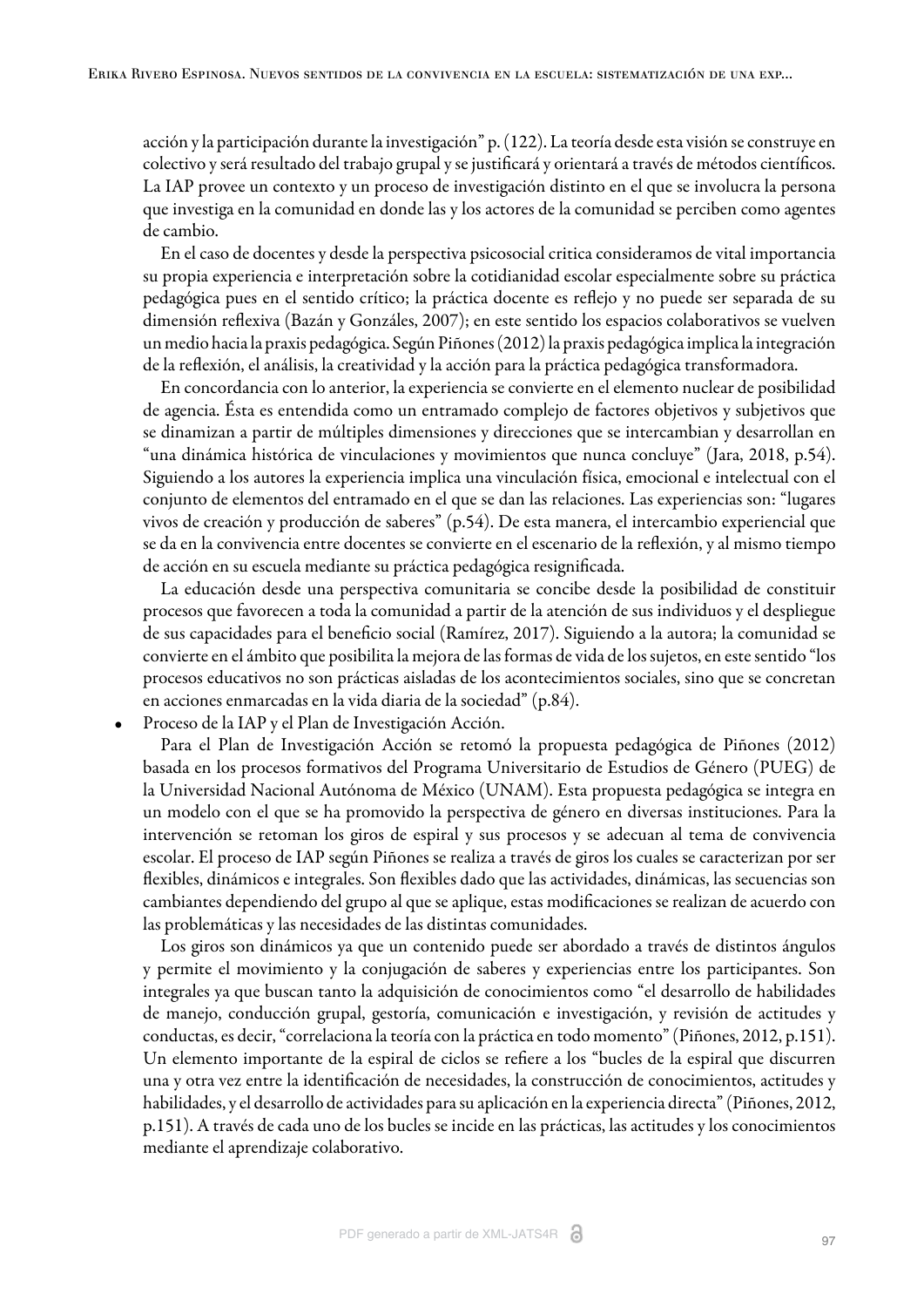Para la intervención se retoman las dimensiones propuestas por [Sanz \(1995\)](#page-17-16) en su modelo de la cultura del buentrato: la personal, relacional y social para el abordaje de la convivencia y se integran al modelo en los giros de espiral y sus procesos. Según [Arango \(2003\)](#page-16-0) retomando estas dimensiones el trabajo sobre lo psicosocial puede concebirse a partir de la autopercepción que las personas tienen de sí mismas, de su forma de relacionarse o vincularse con las demás y de su contexto sociocultural. Se reconoce entonces una relación dialéctica "entre la estructura sociocultural y la experiencia de la persona que se concreta, se interioriza, se exterioriza, se desarrolla y cambia a través de o por la mediación de las formas de relación o los vínculos entre las personas" [\(Arango, 2003, p.73](#page-16-0)).

A continuación, en l[a tabla 2](#page-11-0) se presenta la propuesta del Plan de Investigación - Acción en el que se integran las dimensiones, los ejes, los giros de espiral y los procesos del taller.

<span id="page-11-0"></span>

| <b>DIMENSIÓN</b>  | <b>EJES DE</b>       | PROCESO DE LA IAP            | <b>GIROS DE LA ESPIRAL</b>       |
|-------------------|----------------------|------------------------------|----------------------------------|
|                   | <b>ABORDAJE Y</b>    |                              | <b>DE CICLOS</b>                 |
|                   | <b>ANÁLISIS</b>      |                              |                                  |
| <b>PERSONAL</b>   | Experiencia personal | 1) Comprender a través de un | Primer Giro/sensibilización      |
|                   |                      | proceso de sensibilización   | La autorreflexión docente en     |
|                   |                      | las propias interpretaciones | torno a creencias, perspectivas  |
|                   |                      | sobre los hechos y las       | y valoraciones sobre la          |
|                   |                      | particulares maneras de      | convivencia; implica             |
|                   |                      | afrontarlos y concebirlos    | reflexionar críticamente sobre   |
|                   |                      | (reflexión                   | los modos de subjetivación       |
|                   |                      | personal/consciencia         | instaurados en la vida cotidiana |
|                   |                      | crítica).                    | y escolar.                       |
| <b>RELACIONAL</b> | Experiencia          | 2) Dotar de sentido las      | Segundo Giro/ sensibilización    |
|                   | socioeducativa en la | experiencias personales y de | y formación                      |
|                   | escuela y en el aula | la propia práctica educativa | La reflexión crítica grupal de   |
|                   |                      | haciendo uso de los recursos | las creencias, perspectivas y    |
|                   |                      | personales y de los que      | valoraciones sobre la            |
|                   |                      | disponga la comunidad        | convivencia a partir del         |
|                   |                      | (aprendizaje colaborativo/   | reconocimiento de sus efectos    |
|                   |                      | resignificación de la        | en la práctica docente para      |
|                   |                      | práctica).                   | resignificar su sentido.         |
| <b>SOCIAL</b>     | Proceso de           | 3) Aportar al grupo y a su   | Tercer Giro/apropiación y        |
|                   | construcción         | propia práctica el           | acción                           |
|                   | educativa para la    | agenciamiento de recursos y  | La posibilidad de la acción      |
|                   | transformación       | la búsqueda de alternativas  | sobre nuevas prácticas           |
|                   |                      | para la construcción de      | educativas a favor de nuevas     |
|                   |                      | nu8evas estrategias          | formas de conviven cia en tres   |
|                   |                      | (asimilación e               | ámbitos de experiencia directa:  |
|                   |                      | incorporación/construcción   | sus propias actitudes y          |
|                   |                      | y reconstrucción de          | comportamientos, en              |
|                   |                      | estrategias pedagógicas).    | relaciones interpersonales en la |
|                   |                      |                              | escuela y en actividades         |
|                   |                      |                              | curriculares.                    |

TABLA 2 Plan de Investigación- Acción

Elaboración propia, con base en [Piñones \(2012\)](#page-17-9)

Las principales técnicas utilizadas fueron participativas, dialógicas, de sensibilización, expresivas y autobiográficas. Las distintas actividades que se llevaron a cabo en el taller incluyeron combinaciones flexibles de las distintas técnicas y estrategias, cabe mencionar que las actividades en todo momento tomaron como base los procesos de la IAP y los giros de la espiral de ciclos con el propósito de abarcarlos de manera amplia y abordaron contenidos fundamentales de las perspectivas de género y de educación inclusiva.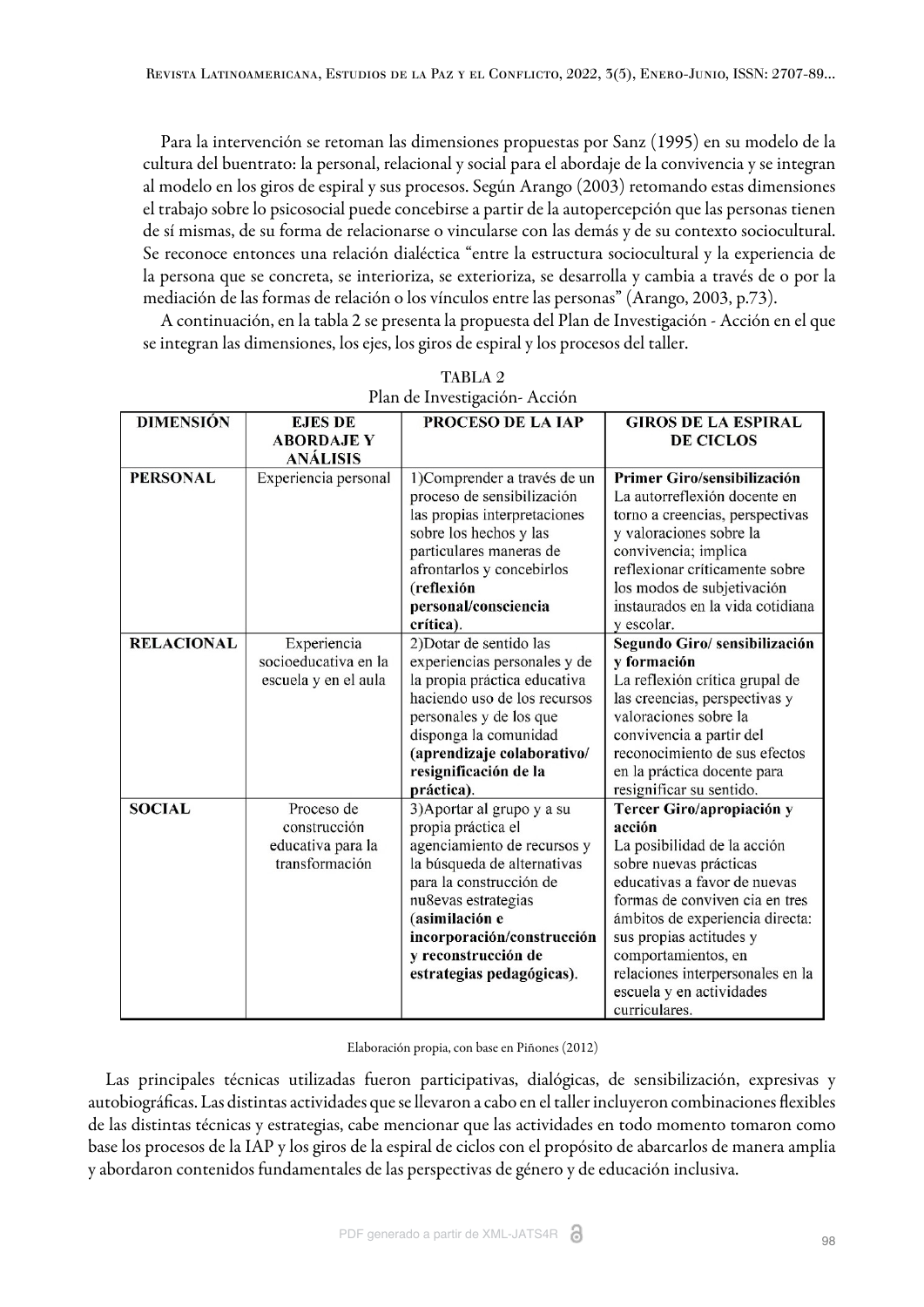Las actividades llevadas a cabo en el taller fueron altamente flexibles y no lineales, si bien se cuenta con un modelo que guía los procesos, es posible concebir que cada actividad atravesó distintos elementos y múltiples dimensiones, también se confirma que los giros de espiral de ciclos se interrelacionan en todo momento. A continuación, se analiza la manera en que los docentes valoraron el taller respecto a los siguientes procesos: sensibilización, formación, apropiación y acción.

#### 4.RESULTADOS DE LA SISTEMATIZACIÓN DE LA EXPERIENCIA

#### 4.1 La voz de los docentes

Para analizar la experiencia del taller sobre estos procesos se consideró el cuestionario de autovaloración docente con el que se abordaron las categorías antes mencionadas: sensibilización, formación, apropiación y acción. A continuación, se muestra la [tabla 3](#page-13-0) en el que se da cuenta del discurso más representativo en cada categoría.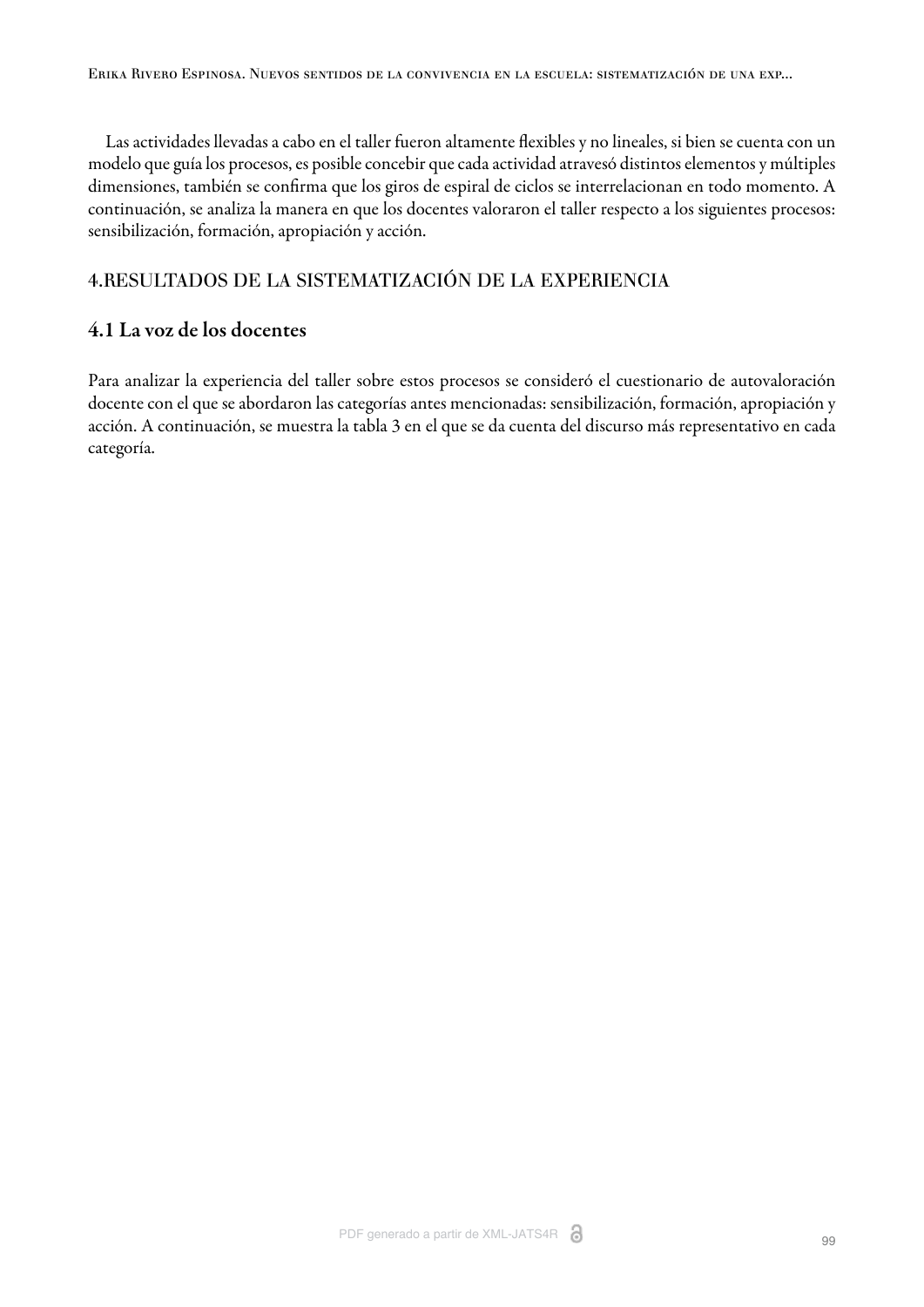<span id="page-13-0"></span>

|                         |                                                                      | O                                                                                                                                                                                                                                                                                                                                                                                                                                                                                                                                                                                                                 |
|-------------------------|----------------------------------------------------------------------|-------------------------------------------------------------------------------------------------------------------------------------------------------------------------------------------------------------------------------------------------------------------------------------------------------------------------------------------------------------------------------------------------------------------------------------------------------------------------------------------------------------------------------------------------------------------------------------------------------------------|
| <b>CATEGORÍA</b>        | <b>ELEMENTOS</b><br><b>CLAVE</b>                                     | <b>VALORACIÓN</b>                                                                                                                                                                                                                                                                                                                                                                                                                                                                                                                                                                                                 |
| Sensibilización         | Reflexión sobre<br>la propia<br>práctica                             | "El taller ayudó a que reflexionara sobre la equidad de género de los<br>alumnos. Ayudó a que pudiera reconocer algunos prejuicios que tengo<br>sobre los niños y las niñas al inicio del ciclo escolar ya que les pedí<br>que forraran sus libros las niñas de rosa y los niños de azul y ahora<br>puedo reflexionar que esto venía de un prejuicio mío" (inf2)<br>"Siempre he tenido mayor empatía con las niñas y era más<br>considerada con ellas y con los niños más dura. Sin embargo, he visto<br>gracias al taller que puedo ser considerada con todos por igual"<br>(informante 6)                       |
|                         | Reflexión sobre<br>la vida<br>cotidiana y<br>experiencia<br>personal | "Tengo una hija y quisiera que ella tenga una formación diferente es<br>decir que su generación tuviera otras formas de concebir a la mujer"<br>(informante 1)<br>"En la reflexión de mi propia vida considero que he luchado por tener<br>oportunidades y crecimiento profesional a partir de mi desempeño y<br>participación sin embargo me he sentido acosada y limitada en el<br>ámbito personal y laboral" (informante 2)                                                                                                                                                                                    |
|                         | Reconocimiento<br>de la práctica de<br>otros y otras<br>docentes     | "Me gustó conocer lo que hacen los demás docentes, me senti<br>motivada para implementar nuevas estrategias didácticas, pude<br>obtener de las demás colegas recomendaciones para trabajar temas<br>en donde exista equidad de género e inclusión" (informante 8)                                                                                                                                                                                                                                                                                                                                                 |
| Formación               | Apropiación de<br>temas centrales                                    | "A veces damos por hecho que se han superado desigualdades, pero<br>al reflexionar sobre lo cotidiano vemos que nos hace falta mucho<br>todavía pero que con pequeñas acciones por ejemplo integrando<br>implicitamente estos temas en las planeaciones de nuestras clases<br>podemos lograr grandes avances" (informante 3)<br>"Reconocí que es muy importante no hacer siempre lo mismo y ahora<br>quiero buscar estrategias de convivencia para mi salón de clases"<br>(informante 7)                                                                                                                          |
|                         | Aprendizaje<br>colaborativo                                          | "Cuando los otros docentes aportan sus ideas analizo si eso me ha<br>sucedido a mi o me podría suceder, las aportaciones me permiten<br>reflexionar sobre formas de solución" (informante 8)<br>"Escuchando las experiencias de mis compañeros y compañeras pude<br>aprender y pude pensar en formas diferentes de enseñar con esto quise<br>retomar varias cosas en mi práctica profesional y en mi vida<br>cotidiana" (informante 2)<br>"Pude entender que todos tenemos experiencias diversas y que a<br>partir de ello son nuestros pensamientos y acciones y que de esto<br>podemos aprender" (informante 8) |
| Apropiación y<br>acción | Construcción y<br>reconstrucción<br>de estrategias<br>pedagógicas    | "Pensé en temas de convivencia e inclusión que puedo abordar en un<br>panel, un debate o una mesa redonda que permitan construir<br>conciencia en los alumnos" (informante 3)<br>"He puesto mayor atención a los aspectos de género al momento de<br>planear y llevar a cabo las actividades de aprendizaje" (informante 8)<br>"Ahora trato de ser inclusiva en mis propuestas y que la inclusión este<br>siempre de fondo en mis planeaciones" (informante 12)<br>"Con los padres de familia de mi grupo de tutorados abrí debates<br>sobre la inclusión y por qué es importante" (informante2)                  |

TABLA 3 Análisis discursivo por categorías

Elaboración propia con base en las respuestas textuales del cuestionario de autovaloración docente

## *4.2 Aportes de la experiencia*

A continuación, se presentan los aportes de la experiencia tomando en consideración las categorías de análisis previamente enunciadas: sensibilización, formación y apropiación y acción.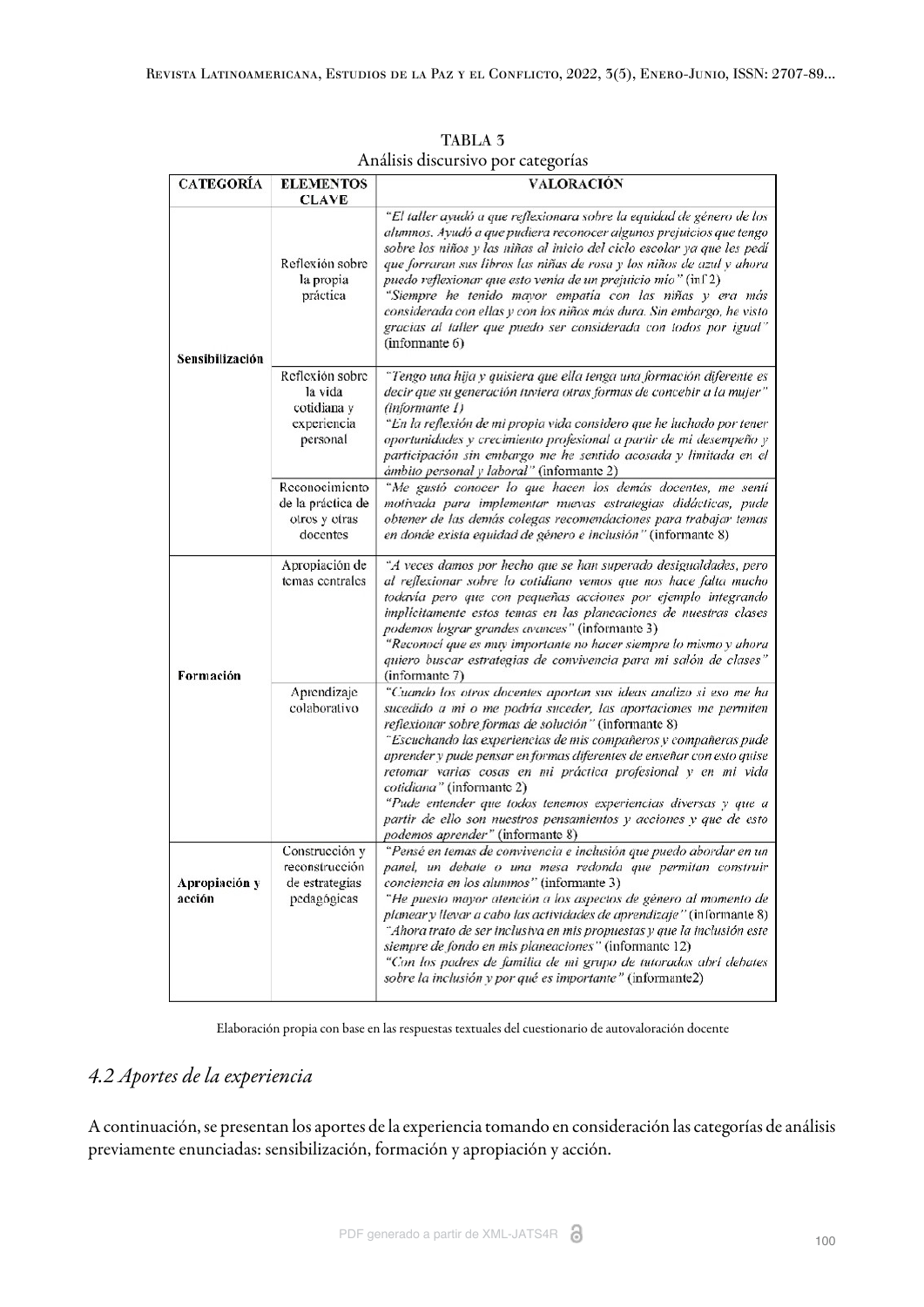## *Sensibilización*

Se reconoce que las y los docentes pudieron reflexionar sobre su propia práctica pedagógica en el aula y también en su vida personal como sujetos con vivencias de género; se encuentra que pudieron detectar algunas acciones y actitudes que querían modificar; lograron reconocer que algunas estrategias que utilizaban en el aula promovían estereotipos de género. Se puede notar en el discurso docente que reconocen la práctica de sus colegas como fuente de aprendizaje y oportunidad.

#### *Formación*

Un resultado importante en esta categoría es que los docentes fueron capaces de centrarse en temas clave como la desigualdad, se encuentra también que a través de la discusión de los temas con otros docentes logran construir conocimiento compartido que les permite resignificar su propia práctica. Puede decirse de acuerdo con los resultados que la perspectiva dominante que mayormente comentan las y los docentes en esta categoría son los temas que se abordaron en el taller desde la perspectiva de género.

## *Apropiación y acción*

Se encontró que los docentes fueron capaces de hacer consciencia sobre su rol en el aula y reconocer que tienen posibilidades de agencia sobre la convivencia. Las maestras y maestros pudieron identificar que es necesario fundamentar su práctica a partir de temas transversales como la inclusión y la convivencia y que éstos son posibles de integrar en las planeaciones curriculares. Se pudo encontrar que mencionan estrategias específicas de trabajo con alumnos/as y sus familias como debates, mesas redondas, paneles en los que se pueden y se busca discutir los temas. Este último punto es muy importante porque es posible decir que las y los docentes están concibiendo en los espacios de participación una oportunidad importante de reflexión que ellos mismos están buscando abrir o replicar en sus aulas y con la comunidad educativa. Esto implica un reconocimiento del potencial de los espacios participativos y dialógicos, muestra de que se está dando una resignificación de la práctica a través de nuevas estrategias y actividades que combinan el análisis, la reflexión y la creatividad en la construcción de práctica pedagógica transformadoras.

Sobre la línea de formación docente se puede afirmar que la experiencia del taller desde la IAP tuvo repercusiones importantes al concebir a los maestros y maestras como sujetos políticos con posibilidad de agencia sobre la convivencia. Los espacios dialógicos y participativos entre docentes abrieron caminos al desarrollo de una subjetividad constituyente que según [Martínez \(2006\)](#page-17-2) va más allá de una racionalidad puramente técnica sobre la enseñanza. Esta subjetividad constituyente se manifestó a través de la reflexión crítica sobre la propia práctica pedagógica y sobre las creencias, significados y percepciones que le dan forma; de tal modo que la reflexión crítica emerge al contrastar la experiencia propia con la de las demás personas. La participación en espacios de aprendizaje colaborativo deviene en el eje central para recuperar de los y las docentes su agencia, participación y autonomía como dimensiones emancipadoras y transformadoras sobre la convivencia.

Según [Martínez \(2006\)](#page-17-2) las y los docentes se constituyen como sujetos políticos cuando se reconocen como:

- sujetos producentes que pueden actuar sobre lo que producen
- con voluntad de acción para la construcción de proyectos alternativos
- capaces de reflexividad -expresada en auto-reflexiones y reflexiones colectivas sobre sí mismos, sobre los otros y lo otro
- creadores de un modo de conocimiento intersubjetivo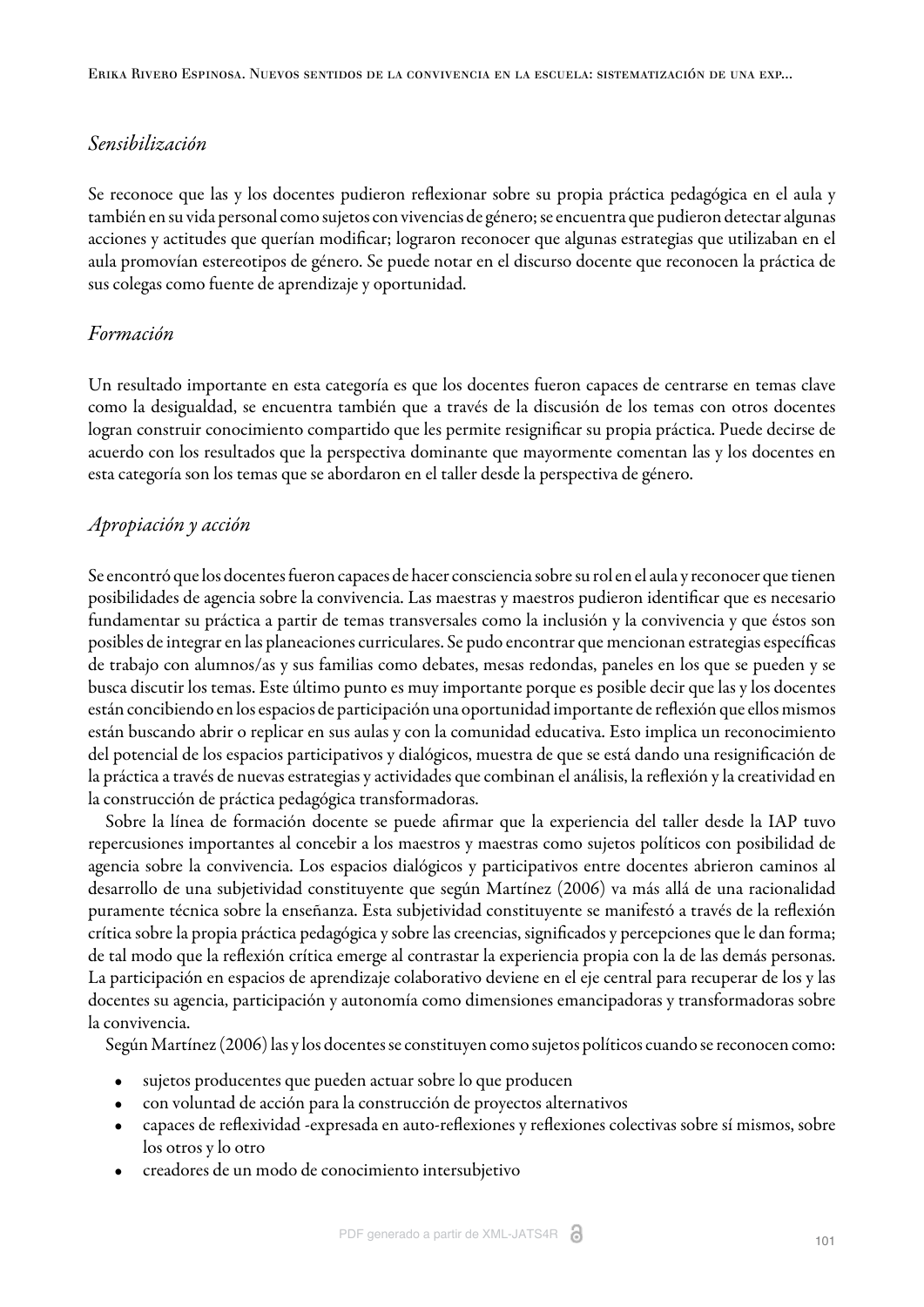- con capacidad de discurso y acción
- capaces de hacer crítica y de cuestionar
- con capacidad de proponer acciones en las que la defensa y construcción de lo público y el reconocimiento del otro, como 'legítimo otro', sean la medida ética de sus actuaciones
- con capacidad de superar la pasividad y la condición de espectadores y reproductores

### 5. CONCLUSIONES

El objetivo del presente artículo fue presentar reflexiones y resultados de la sistematización de una experiencia de Investigación Acción Participativa con docentes de educación básica en Morelos, México. Para ello se desarrollaron distintos apartados que permitieron ordenar y analizar la información desde los aspectos teóricos y fundamentales del modelo de investigación -acción, pasando por los procesos prácticos de trabajo hasta llegar a la valoración que los propios docentes realizaron de su experiencia. Este ejercicio permitió identificar el aporte del taller en la promoción de la reflexión crítica, la resignificación de la práctica educativa y la construcción de estrategias pedagógicas dirigidas a construir nuevas formas de convivencia en la escuela. La metodología de sistematización de experiencias parte de un marco dialéctico, interpretativo, crítico e histórico [\(Jara, 2018\)](#page-17-1) que encontramos que tiene varios núcleos de acción en común con el propio modelo de IAP presentado en este artículo el cual se fundamenta en la perspectiva psicosocial crítica. Los puntos en común son: el uso reflexivo de la experiencia como punto de partida y de análisis, la necesidad de la interpretación contextualizada, la recuperación de la subjetividad como proceso de aprendizaje y la necesaria mirada desde la complejidad y la diversidad. No es casualidad que en la propuesta de investigación- acción con docentes se consideraran estos elementos también como procesos clave para el abordaje de la convivencia en la escuela.

La experiencia de IAP buscó generar caminos reflexivos para la concientización, ésta pudo abordarse en los términos de [Chávez y Daza \(2003\)](#page-16-14) como sensibilización - formación -educación para la acción y desde la acción con el objetivo de generar prácticas que produjeran cambios creativos; en este caso, los cambios se produjeron en el ámbito de la interrelación social y de manera específica a través de la construcción de "relaciones sociales positivas" ([Carbajal y Fierro-Evans, 2021](#page-16-6)) en la convivencia; esta mirada implica reconocer ésta última como un espacio formativo en sí mismo que puede aportar en distintos aspectos: para valorar la pluralidad de ideas, aprender a reconocer la diversidad de identidades y capacidades de otras personas; participar en espacios de deliberación y argumentación y desarrollar herramientas dialógicas. La convivencia en la experiencia del taller es el espacio necesario en el que se produce la reflexión crítica de los docentes, donde se pone en juego la movilización de saberes y en el que es posible construir conocimiento colectivo. Por otro lado, es también el proceso dinámico sobre el que se pretende incidir en la escuela y el aula a través del trabajo con docentes y la resignificación de su práctica hacia nuevas formas de interrelación social dirigidas a desarrollar procesos de vinculación social incluyentes a través de las prácticas y los significados compartidos.

Es importante mencionar que en la experiencia del taller la promoción de la reflexión crítica requiere trabajarse desde dos líneas: con información teórica y práctica sobre los distintos temas lo cual sirve como insumo para la discusión y también con información de la propia experiencia personal y educativa dado que para que se desarrolle la reflexión crítica es necesario movilizar las experiencias principalmente desde la esfera afectiva; ya que se encuentra en el taller que las emociones producidas con las distintas situaciones desde la experiencia permiten conjuntar los saberes, los sentires y las acciones y destacar sus contradicciones o continuidades.

Otro elemento a destacar es que a partir del conocimiento contextualizado, la persona o personas facilitadoras del taller requieren buscar ser reconocidas como parte de la comunidad, esto no es sencillo, requiere mucho tiempo y esfuerzo pues es necesario hacerse presentes en el contexto escolar no solo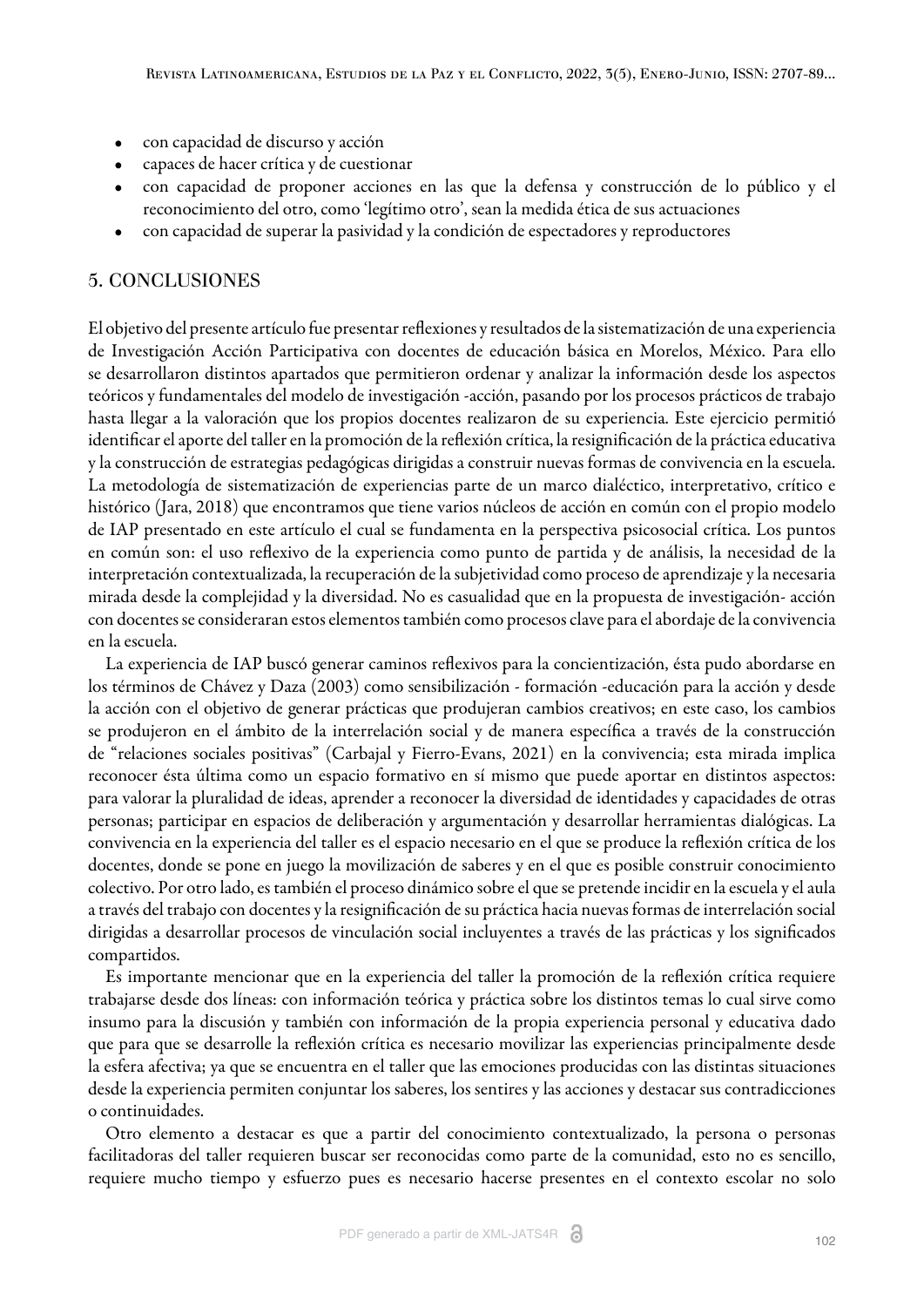desde los espacios de investigación y reflexión, sino en momentos importantes de la comunidad escolar, es indispensable al desarrollar una IAP conocer a detalle, las problemáticas, las tensiones, los modos de relacionarse, las necesidades, y también los intereses, las fortalezas y sobre todo los recursos materiales y simbólicos del colectivo porque estos fungirán como materia prima para la reflexión- acción, tanto en la esfera práctica como en los cuestionamientos que constantemente se estarán desarrollando y contrastando con el modelo teórico que se utilice de base y también para la toma de decisiones sobre las estrategias que se implementen y su adecuación a la realidad específica de ese contexto.

#### 6. REFERENCIAS

- <span id="page-16-12"></span>Aguado, T. (2011). El enfoque intercultural en la búsqueda de buenas prácticas escolares. *Revista Latinoamericana de Educación Inclusiva*, 5 (2), 23-42
- <span id="page-16-2"></span>Aguado, T. (2016). Educación intercultural para la equidad y la justicia social. *Convives. Asociación para la convivencia positiva en los centros educativos.*14, 5-12
- <span id="page-16-0"></span>Arango, C. (2003). Los vínculos afectivos y la estructura social. Una reflexión sobre la convivencia desde la red de promoción del buen trato. *Investigación & Desarrollo.*11, (1),70-103
- <span id="page-16-8"></span>Álava, G y Orellana, E. (2014). Metodologías participativas con enfoque integrador desde la complejidad. *Revista Economía y Política.* 20, 1-20.
- <span id="page-16-9"></span>Andréu, J. (2002). *Las técnicas de análisis de contenido. Una revisión actualizada.* Fundación Centro de Estudios Andaluces.
- <span id="page-16-3"></span>Ascorra, P; López, V; Carrasco-Aguilar, C; Pizarro; Cuadros, O; Núñez, C.G. (2018). Significados Atribuidos a la Convivencia Escolar por Equipos Directivos, Docentes y Otros Profesionales de Escuelas Chilenas. *PSYKHE.*27. (1). 1-12. http://dx.doi.org/10.7764/psykhe.27.1.1214
- <span id="page-16-15"></span>Bazán, D y Gonzáles, L. (2007). Autonomía profesional y reflexión del docente: una resignificación desde la mirada crítica". *Revista de Estudios y Experiencias en Educación*, 11, 69-90
- <span id="page-16-4"></span>Bruns, B y Luque, J. (2015). *Profesores excelentes: cómo mejorar el aprendizaje en América Latina y el Caribe.* Washington, DC: Grupo del Banco Mundial
- <span id="page-16-13"></span>Campo, D. (2004). *Caracterización psicosocial de la violencia familiar en las comunas 1, 8 y 15 de la ciudad de Cali.* Informe final. Alcaldía de Santiago de Cali secretaria de Desarrollo Territorial y Bienestar social - programa BID
- <span id="page-16-6"></span>Carbajal, P y Fierro-Evans, C. (2021). *Modelo de convivencia para atender, prevenir y erradicar la violencia escolar León, Guanajuato.* Promoción de la cultura y la Educación Superior del Bajío, A.C., PROCESBAC. Universidad Iberoamericana León.
- <span id="page-16-11"></span>Castillo-Briseño, C. (2015). Posicionando la educación inclusiva: Una forma diferente de mirar el horizonte educativo. *Educación* ,39. (2), 123–152. http://dx.doi.org/10.15517/revedu.v39i2.19902
- <span id="page-16-14"></span>Chávez, M y Daza, J. (2003). Reflexión metodológica sobre la aplicación concreta de la Investigación Acción Participativa (IAP) en contextos rurales del estado de Colima. *Estudios sobre las Culturas Contemporáneas*,9,  $(17), 115-146$
- <span id="page-16-10"></span>Coronado-Peña, J., Estrada-Mosquera, Á. y Torres-Mosquera, L. (2021). Experiencia multicultural y su relación con la convivencia escolar. *Cultura, Educación y Sociedad*, 12(1), 341-364 http://dx.doi.org/10.17981/ cultedusoc.12.1.2021.22
- <span id="page-16-7"></span>Galtung, J. (1969). Violence, peace, and peace research. *Journal of Peace Research*, vol. 6, núm. 3, pp. 167-191. https:// doi.org/10.1177/002234336900600301
- <span id="page-16-5"></span>Fierro-Evans, C. y Tapia, G. (2013). Convivencia Escolar. Un tema emergente de la investigación educativa en México. En A. Furlán y T.C. Spitzer (Eds.), *Convivencia, disciplina y violencia en las escuelas 2002-2011* (pp. 71-113). México: ANUIES y Consejo Mexicano de Investigación Educativa
- <span id="page-16-1"></span>Fierro-Evans, C. (2020). ¿Qué se piensa sobre la convivencia escolar hoy? En Furlan, A y Ochoa N.E (Coord). *Investigando sobre la convivencia y la violencia en las escuelas.* Homosapiens, 139-185).